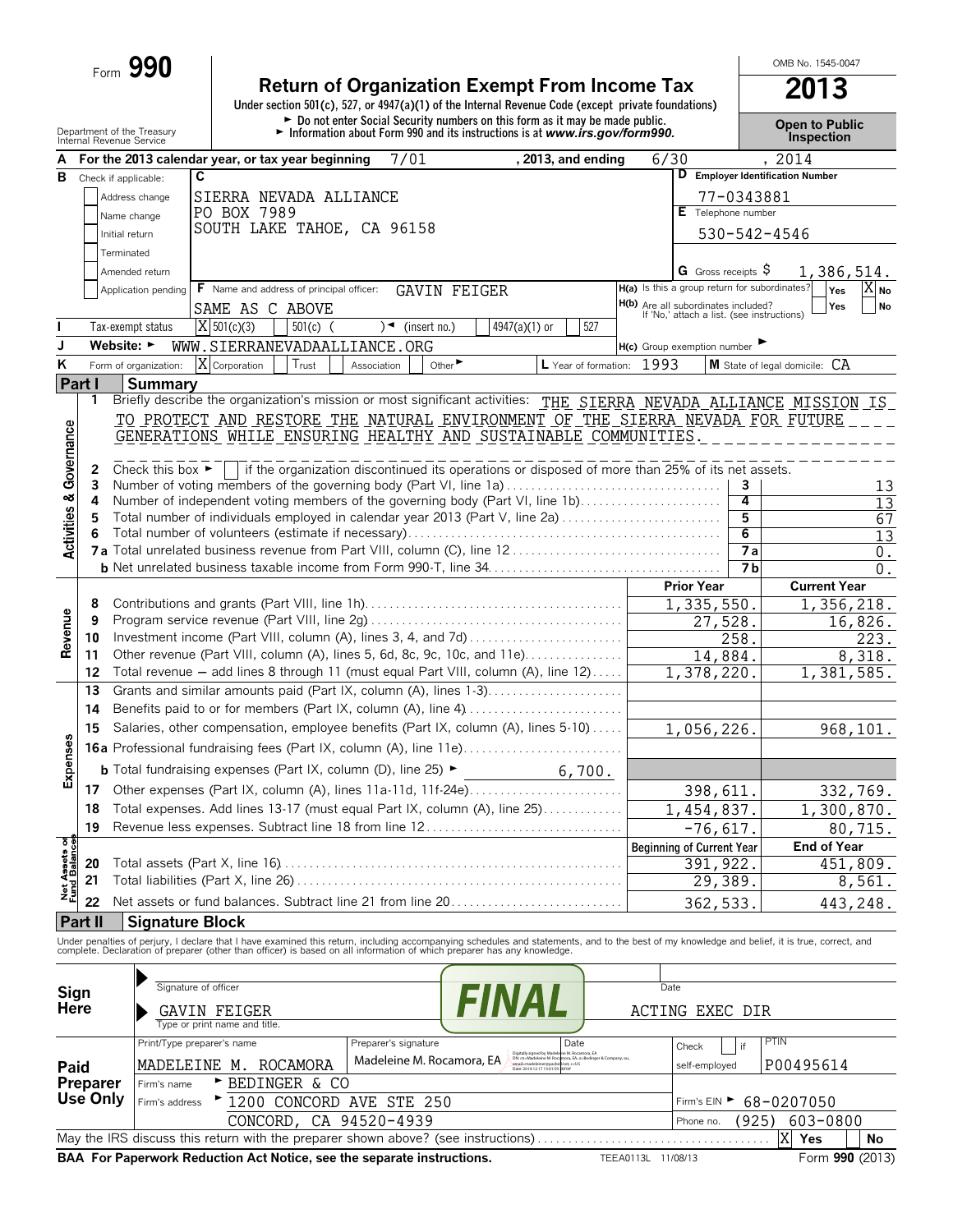|                 | Form 990 (2013) SIERRA NEVADA ALLIANCE               |                                                                                                                                                                                                                                                                                                                                                                           | 77-0343881<br>Page 2 |   |
|-----------------|------------------------------------------------------|---------------------------------------------------------------------------------------------------------------------------------------------------------------------------------------------------------------------------------------------------------------------------------------------------------------------------------------------------------------------------|----------------------|---|
| <b>Part III</b> |                                                      | <b>Statement of Program Service Accomplishments</b>                                                                                                                                                                                                                                                                                                                       |                      |   |
|                 |                                                      |                                                                                                                                                                                                                                                                                                                                                                           |                      | X |
| 1               | Briefly describe the organization's mission:         |                                                                                                                                                                                                                                                                                                                                                                           |                      |   |
|                 | SEE SCHEDULE O                                       | ___________________________________                                                                                                                                                                                                                                                                                                                                       |                      |   |
|                 |                                                      |                                                                                                                                                                                                                                                                                                                                                                           |                      |   |
|                 |                                                      |                                                                                                                                                                                                                                                                                                                                                                           |                      |   |
| $\mathbf{2}$    |                                                      | Did the organization undertake any significant program services during the year which were not listed on the prior                                                                                                                                                                                                                                                        |                      |   |
|                 | Form 990 or 990-EZ?                                  |                                                                                                                                                                                                                                                                                                                                                                           | Yes<br>No            |   |
|                 | If 'Yes,' describe these new services on Schedule O. |                                                                                                                                                                                                                                                                                                                                                                           |                      |   |
| 3               |                                                      | Did the organization cease conducting, or make significant changes in how it conducts, any program services?                                                                                                                                                                                                                                                              | X<br>Yes<br>No       |   |
|                 | If 'Yes,' describe these changes on Schedule O.      |                                                                                                                                                                                                                                                                                                                                                                           |                      |   |
| 4               |                                                      | Describe the organization's program service accomplishments for each of its three largest program services, as measured by expenses.<br>Section 501(c)(3) and 501(c)(4) organizations and section 4947(a)(1) trusts are required to report the amount of grants and allocations to<br>others, the total expenses, and revenue, if any, for each program service reported. |                      |   |
|                 | 4a (Code:<br>) (Expenses \$                          | 1, 219, 967. including grants of $\sin 2\theta$ (Revenue $\sin 2\theta$ ) (Revenue $\sin 2\theta$                                                                                                                                                                                                                                                                         |                      |   |
|                 |                                                      |                                                                                                                                                                                                                                                                                                                                                                           |                      |   |
|                 | SEE SCHEDULE O                                       |                                                                                                                                                                                                                                                                                                                                                                           |                      |   |
|                 |                                                      |                                                                                                                                                                                                                                                                                                                                                                           |                      |   |
|                 |                                                      |                                                                                                                                                                                                                                                                                                                                                                           |                      |   |
|                 |                                                      |                                                                                                                                                                                                                                                                                                                                                                           |                      |   |
|                 |                                                      |                                                                                                                                                                                                                                                                                                                                                                           |                      |   |
|                 |                                                      |                                                                                                                                                                                                                                                                                                                                                                           |                      |   |
|                 |                                                      |                                                                                                                                                                                                                                                                                                                                                                           |                      |   |
|                 |                                                      |                                                                                                                                                                                                                                                                                                                                                                           |                      |   |
|                 |                                                      |                                                                                                                                                                                                                                                                                                                                                                           |                      |   |
|                 |                                                      |                                                                                                                                                                                                                                                                                                                                                                           |                      |   |
|                 |                                                      |                                                                                                                                                                                                                                                                                                                                                                           |                      |   |
|                 | ) (Expenses $\beta$<br>4b (Code:                     | including grants of $\beta$                                                                                                                                                                                                                                                                                                                                               | ) (Revenue \$        |   |
|                 | SEE SCHEDULE O                                       |                                                                                                                                                                                                                                                                                                                                                                           |                      |   |
|                 |                                                      |                                                                                                                                                                                                                                                                                                                                                                           |                      |   |
|                 |                                                      |                                                                                                                                                                                                                                                                                                                                                                           |                      |   |
|                 |                                                      |                                                                                                                                                                                                                                                                                                                                                                           |                      |   |
|                 |                                                      |                                                                                                                                                                                                                                                                                                                                                                           |                      |   |
|                 |                                                      |                                                                                                                                                                                                                                                                                                                                                                           |                      |   |
|                 |                                                      |                                                                                                                                                                                                                                                                                                                                                                           |                      |   |
|                 |                                                      |                                                                                                                                                                                                                                                                                                                                                                           |                      |   |
|                 |                                                      |                                                                                                                                                                                                                                                                                                                                                                           |                      |   |
|                 |                                                      |                                                                                                                                                                                                                                                                                                                                                                           |                      |   |
|                 |                                                      |                                                                                                                                                                                                                                                                                                                                                                           |                      |   |
|                 | ) (Expenses \$<br>4c (Code:                          | including grants of \$ ) (Revenue \$                                                                                                                                                                                                                                                                                                                                      |                      |   |
|                 | SEE SCHEDULE O                                       |                                                                                                                                                                                                                                                                                                                                                                           |                      |   |
|                 |                                                      |                                                                                                                                                                                                                                                                                                                                                                           |                      |   |
|                 |                                                      |                                                                                                                                                                                                                                                                                                                                                                           |                      |   |
|                 |                                                      |                                                                                                                                                                                                                                                                                                                                                                           |                      |   |
|                 |                                                      |                                                                                                                                                                                                                                                                                                                                                                           |                      |   |
|                 |                                                      |                                                                                                                                                                                                                                                                                                                                                                           |                      |   |
|                 |                                                      |                                                                                                                                                                                                                                                                                                                                                                           |                      |   |
|                 |                                                      |                                                                                                                                                                                                                                                                                                                                                                           |                      |   |
|                 |                                                      |                                                                                                                                                                                                                                                                                                                                                                           |                      |   |
|                 |                                                      |                                                                                                                                                                                                                                                                                                                                                                           |                      |   |
|                 |                                                      |                                                                                                                                                                                                                                                                                                                                                                           |                      |   |
|                 |                                                      |                                                                                                                                                                                                                                                                                                                                                                           |                      |   |
|                 | 4d Other program services. (Describe in Schedule O.) |                                                                                                                                                                                                                                                                                                                                                                           |                      |   |
|                 | \$<br>(Expenses                                      | including grants of $\sharp$                                                                                                                                                                                                                                                                                                                                              | ) (Revenue \$        |   |
| <b>BAA</b>      | 4 e Total program service expenses >                 | 1,219,967.<br>TEEA0102L 07/02/13                                                                                                                                                                                                                                                                                                                                          | Form 990 (2013)      |   |
|                 |                                                      |                                                                                                                                                                                                                                                                                                                                                                           |                      |   |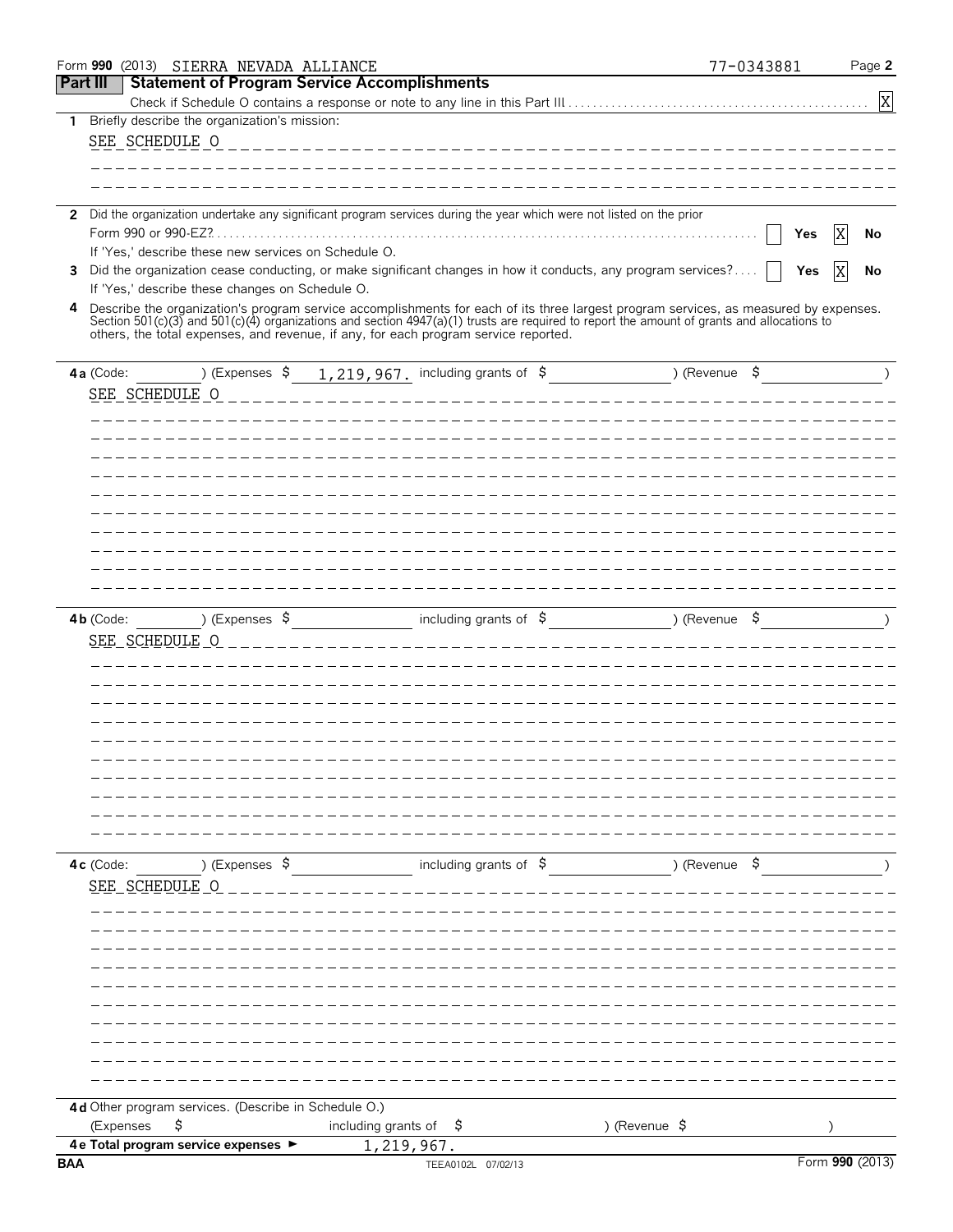Form **990** (2013) Page **3** SIERRA NEVADA ALLIANCE 77-0343881

|    | <b>Checklist of Required Schedules</b><br><b>Part IV</b>                                                                                                                                                                                         |                         |             |    |
|----|--------------------------------------------------------------------------------------------------------------------------------------------------------------------------------------------------------------------------------------------------|-------------------------|-------------|----|
|    |                                                                                                                                                                                                                                                  |                         | <b>Yes</b>  | No |
|    | Is the organization described in section $501(c)(3)$ or $4947(a)(1)$ (other than a private foundation)? If 'Yes,' complete                                                                                                                       | $\mathbf{1}$            | Χ           |    |
| 2  | Is the organization required to complete Schedule B, Schedule of Contributors (see instructions)?                                                                                                                                                | $\overline{2}$          | $\mathbf X$ |    |
| 3  | Did the organization engage in direct or indirect political campaign activities on behalf of or in opposition to candidates                                                                                                                      | $\overline{\mathbf{3}}$ |             | X  |
| 4  | Section 501(c)(3) organizations. Did the organization engage in lobbying activities, or have a section 501(h) election                                                                                                                           | 4                       | X           |    |
| 5  | Is the organization a section 501(c)(4), 501(c)(5), or 501(c)(6) organization that receives membership dues,<br>assessments, or similar amounts as defined in Revenue Procedure 98-19? If 'Yes,' complete Schedule C, Part III                   | 5                       |             | X  |
| 6  | Did the organization maintain any donor advised funds or any similar funds or accounts for which donors have the right to provide advice on the distribution or investment of amounts in such funds or accounts? If 'Yes,' com                   | 6                       |             | X  |
| 7  | Did the organization receive or hold a conservation easement, including easements to preserve open space, the                                                                                                                                    | $\overline{7}$          |             | Χ  |
| 8  | Did the organization maintain collections of works of art, historical treasures, or other similar assets? If 'Yes,'                                                                                                                              | 8                       |             | Χ  |
| 9  | Did the organization report an amount in Part X, line 21, for escrow or custodial account liability; serve as a custodian<br>for amounts not listed in Part X; or provide credit counseling, debt management, credit repair, or debt negotiation | 9                       |             | X  |
| 10 | Did the organization, directly or through a related organization, hold assets in temporarily restricted endowments,<br>permanent endowments, or quasi-endowments? If 'Yes,' complete Schedule D, Part V                                          | 10                      |             | X  |
| 11 | If the organization's answer to any of the following questions is 'Yes', then complete Schedule D, Parts VI, VII, VIII, IX,<br>or X as applicable.                                                                                               |                         |             |    |
|    | a Did the organization report an amount for land, buildings and equipment in Part X, line 10? If 'Yes,' complete Schedule                                                                                                                        | 11 al                   | X           |    |
|    | <b>b</b> Did the organization report an amount for investments - other securities in Part X, line 12 that is 5% or more of its total                                                                                                             | 11 <sub>b</sub>         |             | X  |
|    | c Did the organization report an amount for investments - program related in Part X, line 13 that is 5% or more of its total                                                                                                                     | 11c                     |             | X  |
|    | d Did the organization report an amount for other assets in Part X, line 15 that is 5% or more of its total assets reported                                                                                                                      | 11d                     |             | X  |
|    | e Did the organization report an amount for other liabilities in Part X, line 25? If 'Yes,' complete Schedule D, Part X                                                                                                                          | 11 e                    |             | Χ  |
|    | f Did the organization's separate or consolidated financial statements for the tax year include a footnote that addresses<br>the organization's liability for uncertain tax positions under FIN 48 (ASC 740)? If 'Yes,' complete                 | 11f                     | Χ           |    |
|    | <b>12a</b> Did the organization obtain separate, independent audited financial statements for the tax year? If 'Yes,' complete                                                                                                                   | 12a                     | Χ           |    |
|    | <b>b</b> Was the organization included in consolidated, independent audited financial statements for the tax year? If 'Yes,' and<br>if the organization answered 'No' to line 12a, then completing Schedule D, Parts XI and XII is optional      | 12 <sub>b</sub>         |             | Χ  |
|    |                                                                                                                                                                                                                                                  | 13                      |             | X  |
|    | 14a Did the organization maintain an office, employees, or agents outside of the United States?                                                                                                                                                  | 14a                     |             | Χ  |
|    | <b>b</b> Did the organization have aggregate revenues or expenses of more than \$10,000 from grantmaking, fundraising,                                                                                                                           | 14b                     |             | X  |
|    | 15 Did the organization report on Part IX, column (A), line 3, more than \$5,000 of grants or other assistance to or for any                                                                                                                     | 15                      |             | Χ  |
| 16 | Did the organization report on Part IX, column (A), line 3, more than \$5,000 of aggregate grants or other assistance to<br>or for foreign individuals? If 'Yes,' complete Schedule F, Parts III and IV                                          | 16                      |             | Χ  |
|    | 17 Did the organization report a total of more than \$15,000 of expenses for professional fundraising services on Part IX,                                                                                                                       | 17                      |             | Χ  |
|    | 18 Did the organization report more than \$15,000 total of fundraising event gross income and contributions on Part VIII,                                                                                                                        | 18                      |             | Χ  |
| 19 | Did the organization report more than \$15,000 of gross income from gaming activities on Part VIII, line 9a? If 'Yes,'                                                                                                                           | 19                      |             | Χ  |
|    |                                                                                                                                                                                                                                                  | 20                      |             | Χ  |
|    | b If 'Yes' to line 20a, did the organization attach a copy of its audited financial statements to this return?                                                                                                                                   | 20 <sub>b</sub>         |             |    |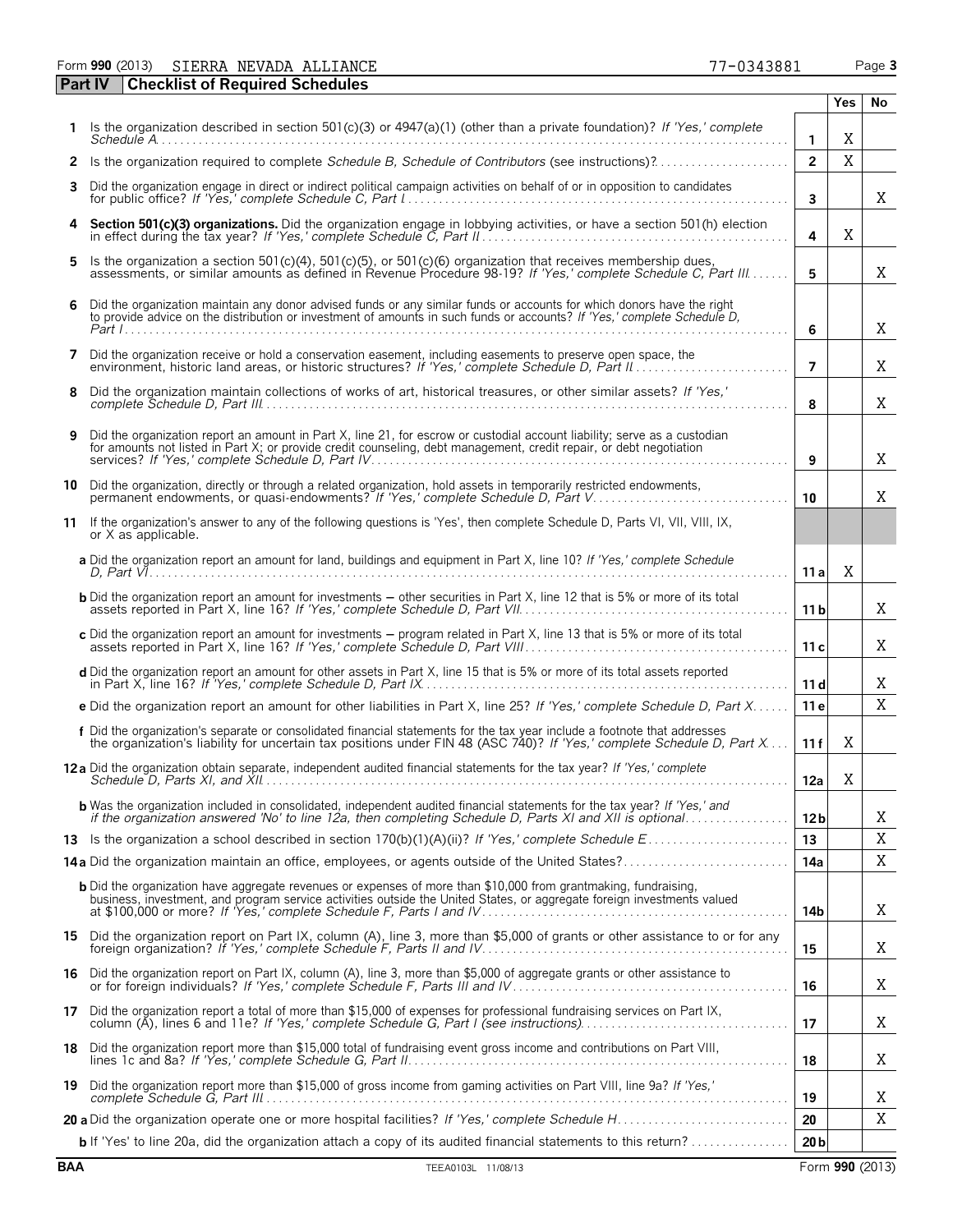| Form 990 (2013) | SIERRA NEVADA ALLIANCE | 7-0343881<br>-- | Page 4 |
|-----------------|------------------------|-----------------|--------|
|-----------------|------------------------|-----------------|--------|

|     | <b>Checklist of Required Schedules</b> (continued)<br><b>Part IV</b>                                                                                                                                                                                                                |                 |                 |                |
|-----|-------------------------------------------------------------------------------------------------------------------------------------------------------------------------------------------------------------------------------------------------------------------------------------|-----------------|-----------------|----------------|
|     |                                                                                                                                                                                                                                                                                     |                 | Yes             | No             |
|     | 21 Did the organization report more than \$5,000 of grants or other assistance to any domestic organizations or                                                                                                                                                                     | 21              |                 | Χ              |
|     | 22 Did the organization report more than \$5,000 of grants or other assistance to individuals in the United States on Part                                                                                                                                                          | 22              |                 | Χ              |
|     | 23 Did the organization answer 'Yes' to Part VII, Section A, line 3, 4, or 5 about compensation of the organization's current<br>and former officers, directors, trustees, key employees, and highest compensated employees? If 'Yes,' complete                                     | 23              |                 | X              |
|     | 24 a Did the organization have a tax-exempt bond issue with an outstanding principal amount of more than \$100,000 as of                                                                                                                                                            |                 |                 |                |
|     | the last day of the year, that was issued after December 31, 2002? If 'Yes,' answer lines 24b through 24d and                                                                                                                                                                       | 24a             |                 | X.             |
|     | <b>b</b> Did the organization invest any proceeds of tax-exempt bonds beyond a temporary period exception?                                                                                                                                                                          | 24 <sub>b</sub> |                 |                |
|     | c Did the organization maintain an escrow account other than a refunding escrow at any time during the year to defease                                                                                                                                                              | 24 <sub>c</sub> |                 |                |
|     | d Did the organization act as an 'on behalf of' issuer for bonds outstanding at any time during the year?                                                                                                                                                                           | 24d             |                 |                |
|     | 25 a Section 501(c)(3) and 501(c)(4) organizations. Did the organization engage in an excess benefit transaction with a                                                                                                                                                             | 25a             |                 | X              |
|     | b Is the organization aware that it engaged in an excess benefit transaction with a disqualified person in a prior year, and<br>that the transaction has not been reported on any of the organization's prior Forms 990 or 990-EZ? If 'Yes,' complete                               | 25 <sub>b</sub> |                 | X              |
|     | 26 Did the organization report any amount on Part X, line 5, 6, or 22 for receivables from or payables to any current or<br>former officers, directors, trustees, key employees, highest compensated employees, or disqualified persons?                                            | 26              |                 | X              |
| 27  | Did the organization provide a grant or other assistance to an officer, director, trustee, key employee, substantial<br>contributor or employee thereof, a grant selection committee member, or to a 35% controlled entity or family member                                         | 27              |                 | Χ              |
|     | 28 Was the organization a party to a business transaction with one of the following parties (see Schedule L, Part IV<br>instructions for applicable filing thresholds, conditions, and exceptions):                                                                                 |                 |                 |                |
|     | a A current or former officer, director, trustee, or key employee? If 'Yes,' complete Schedule L, Part IV                                                                                                                                                                           | 28a             |                 | Χ              |
|     | <b>b</b> A family member of a current or former officer, director, trustee, or key employee? If 'Yes,' complete                                                                                                                                                                     | 28 <sub>b</sub> |                 | Χ              |
|     | c An entity of which a current or former officer, director, trustee, or key employee (or a family member thereof) was an                                                                                                                                                            | 28 <sub>c</sub> |                 | X              |
| 29  | Did the organization receive more than \$25,000 in non-cash contributions? If 'Yes,' complete Schedule M                                                                                                                                                                            | $\overline{29}$ |                 | $\overline{X}$ |
| 30  | Did the organization receive contributions of art, historical treasures, or other similar assets, or qualified conservation                                                                                                                                                         | 30              |                 | Χ              |
| 31  | Did the organization liquidate, terminate, or dissolve and cease operations? If 'Yes,' complete Schedule N, Part I                                                                                                                                                                  | 31              |                 | $\overline{X}$ |
|     | 32 Did the organization sell, exchange, dispose of, or transfer more than 25% of its net assets? If 'Yes,' complete                                                                                                                                                                 | 32              |                 | Χ              |
|     | 33 Did the organization own 100% of an entity disregarded as separate from the organization under Regulations sections<br>301.7701-2 and 301.7701-3? If 'Yes.' complete Schedule R. Part $\lbrack  \rbrack, \lbrack  \rbrack, \lbrack  \rbrack, \lbrack  \rbrack, \lbrack  \rbrack$ | 33              |                 | X              |
|     | 34 Was the organization related to any tax-exempt or taxable entity? If 'Yes,' complete Schedule R, Parts II, III, IV,                                                                                                                                                              | 34              |                 | Χ              |
|     |                                                                                                                                                                                                                                                                                     | 35a             |                 | $\overline{X}$ |
|     | <b>b</b> If 'Yes' to line 35a, did the organization receive any payment from or engage in any transaction with a controlled                                                                                                                                                         | 35 <sub>b</sub> |                 |                |
| 36  | Section 501(c)(3) organizations. Did the organization make any transfers to an exempt non-charitable related                                                                                                                                                                        | 36              |                 | X              |
| 37  | Did the organization conduct more than 5% of its activities through an entity that is not a related organization and that is                                                                                                                                                        | 37              |                 | Χ              |
| 38  | Did the organization complete Schedule O and provide explanations in Schedule O for Part VI, lines 11b and 19?                                                                                                                                                                      | 38              | X               |                |
| BAA |                                                                                                                                                                                                                                                                                     |                 | Form 990 (2013) |                |

|  |  | 77-0343881 |  |
|--|--|------------|--|
|  |  |            |  |
|  |  |            |  |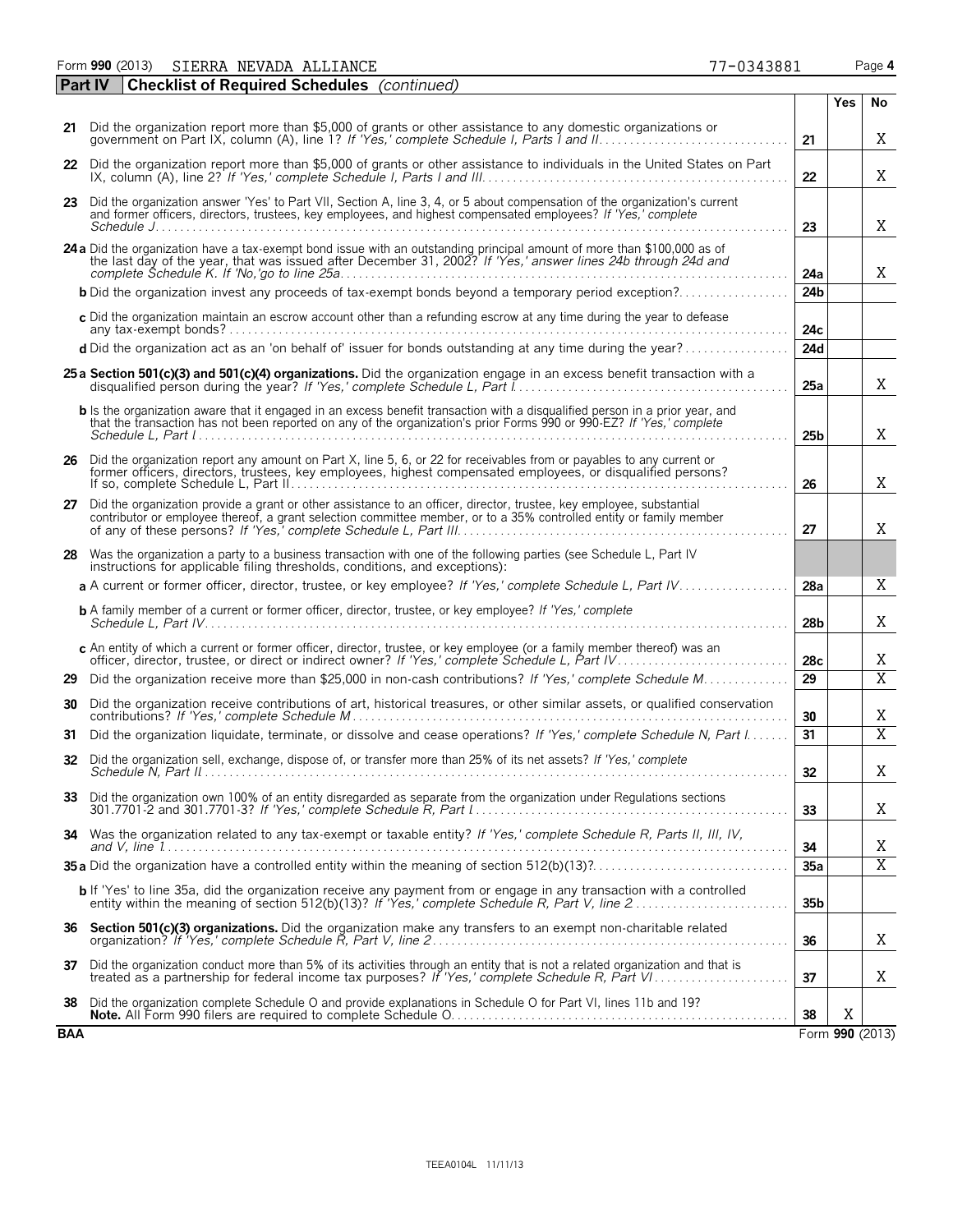|            | Form 990 (2013)<br>SIERRA NEVADA ALLIANCE<br>77-0343881                                                                                                                                                                                                                      |                 |      | Page 5          |
|------------|------------------------------------------------------------------------------------------------------------------------------------------------------------------------------------------------------------------------------------------------------------------------------|-----------------|------|-----------------|
|            | <b>Part V Statements Regarding Other IRS Filings and Tax Compliance</b>                                                                                                                                                                                                      |                 |      |                 |
|            | Check if Schedule O contains a response or note to any line in this Part V                                                                                                                                                                                                   |                 |      |                 |
|            |                                                                                                                                                                                                                                                                              |                 | Yes. | No              |
|            | <b>1a</b> Enter the number reported in Box 3 of Form 1096. Enter -0- if not applicable<br>1 a<br>28                                                                                                                                                                          |                 |      |                 |
|            | <b>b</b> Enter the number of Forms W-2G included in line 1a. Enter -0- if not applicable<br>1 b<br>0                                                                                                                                                                         |                 |      |                 |
|            | c Did the organization comply with backup withholding rules for reportable payments to vendors and reportable gaming                                                                                                                                                         |                 |      |                 |
|            |                                                                                                                                                                                                                                                                              | 1 с             | Χ    |                 |
|            | 2a Enter the number of employees reported on Form W-3, Transmittal of Wage and Tax State-                                                                                                                                                                                    |                 |      |                 |
|            | ments, filed for the calendar year ending with or within the year covered by this return<br>2a<br>67                                                                                                                                                                         |                 |      |                 |
|            | <b>b</b> If at least one is reported on line 2a, did the organization file all required federal employment tax returns?                                                                                                                                                      | 2b              | Χ    |                 |
|            | Note. If the sum of lines 1a and 2a is greater than 250, you may be required to e-file (see instructions)                                                                                                                                                                    |                 |      |                 |
|            | 3a Did the organization have unrelated business gross income of \$1,000 or more during the year?                                                                                                                                                                             | 3a              |      | Χ               |
|            |                                                                                                                                                                                                                                                                              | 3 <sub>b</sub>  |      |                 |
|            |                                                                                                                                                                                                                                                                              |                 |      |                 |
|            | 4a At any time during the calendar year, did the organization have an interest in, or a signature or other authority over, a<br>financial account in a foreign country (such as a bank account, securities account, or other financial account)?                             | 4a              |      | X               |
|            | <b>b</b> If 'Yes,' enter the name of the foreign country: ►                                                                                                                                                                                                                  |                 |      |                 |
|            | See instructions for filing requirements for Form TD F 90-22.1, Report of Foreign Bank and Financial Accounts.                                                                                                                                                               |                 |      |                 |
|            | 5a Was the organization a party to a prohibited tax shelter transaction at any time during the tax year?                                                                                                                                                                     | 5 a             |      | X               |
|            | <b>b</b> Did any taxable party notify the organization that it was or is a party to a prohibited tax shelter transaction?                                                                                                                                                    |                 |      | $\overline{X}$  |
|            |                                                                                                                                                                                                                                                                              | 5 <sub>b</sub>  |      |                 |
|            |                                                                                                                                                                                                                                                                              | 5c              |      |                 |
|            | 6 a Does the organization have annual gross receipts that are normally greater than \$100,000, and did the organization solicit any contributions that were not tax deductible as charitable contributions?                                                                  | 6 a             |      | X               |
|            | b If 'Yes,' did the organization include with every solicitation an express statement that such contributions or gifts were                                                                                                                                                  | 6b              |      |                 |
|            | 7 Organizations that may receive deductible contributions under section 170(c).                                                                                                                                                                                              |                 |      |                 |
|            | a Did the organization receive a payment in excess of \$75 made partly as a contribution and partly for goods and                                                                                                                                                            |                 | X    |                 |
|            |                                                                                                                                                                                                                                                                              | 7 a             | Χ    |                 |
|            | <b>b</b> If 'Yes,' did the organization notify the donor of the value of the goods or services provided?                                                                                                                                                                     | 7 <sub>b</sub>  |      |                 |
|            | c Did the organization sell, exchange, or otherwise dispose of tangible personal property for which it was required to file                                                                                                                                                  | 7 с             |      | X               |
|            |                                                                                                                                                                                                                                                                              |                 |      |                 |
|            | e Did the organization receive any funds, directly or indirectly, to pay premiums on a personal benefit contract?                                                                                                                                                            | 7е              |      | Χ               |
|            | f Did the organization, during the year, pay premiums, directly or indirectly, on a personal benefit contract?                                                                                                                                                               | 7 f             |      | X               |
|            | q If the organization received a contribution of qualified intellectual property, did the organization file Form 8899                                                                                                                                                        |                 |      |                 |
|            |                                                                                                                                                                                                                                                                              | 7g              |      |                 |
|            | h If the organization received a contribution of cars, boats, airplanes, or other vehicles, did the organization file a                                                                                                                                                      | 7 h             |      |                 |
|            | Sponsoring organizations maintaining donor advised funds and section 509(a)(3) supporting organizations. Did the<br>supporting organization, or a donor advised fund maintained by a sponsoring organization, have excess business<br>holdings at any time during the year?. | 8               |      |                 |
| 9          | Sponsoring organizations maintaining donor advised funds.                                                                                                                                                                                                                    |                 |      |                 |
|            |                                                                                                                                                                                                                                                                              | 9 a             |      |                 |
|            |                                                                                                                                                                                                                                                                              | 9 <sub>b</sub>  |      |                 |
|            | 10 Section 501(c)(7) organizations. Enter:                                                                                                                                                                                                                                   |                 |      |                 |
|            |                                                                                                                                                                                                                                                                              |                 |      |                 |
|            | a Initiation fees and capital contributions included on Part VIII, line 12<br>10 a                                                                                                                                                                                           |                 |      |                 |
|            | <b>b</b> Gross receipts, included on Form 990, Part VIII, line 12, for public use of club facilities<br>10 <sub>b</sub>                                                                                                                                                      |                 |      |                 |
|            | 11 Section 501(c)(12) organizations. Enter:                                                                                                                                                                                                                                  |                 |      |                 |
|            | 11a                                                                                                                                                                                                                                                                          |                 |      |                 |
|            | <b>b</b> Gross income from other sources (Do not net amounts due or paid to other sources<br>11 b                                                                                                                                                                            |                 |      |                 |
|            | 12a Section 4947(a)(1) non-exempt charitable trusts. Is the organization filing Form 990 in lieu of Form 1041?                                                                                                                                                               | 12 a            |      |                 |
|            | 12 <sub>b</sub><br><b>b</b> If 'Yes,' enter the amount of tax-exempt interest received or accrued during the year                                                                                                                                                            |                 |      |                 |
|            | 13 Section 501(c)(29) qualified nonprofit health insurance issuers.                                                                                                                                                                                                          |                 |      |                 |
|            |                                                                                                                                                                                                                                                                              | 13a             |      |                 |
|            | Note. See the instructions for additional information the organization must report on Schedule O.                                                                                                                                                                            |                 |      |                 |
|            | <b>b</b> Enter the amount of reserves the organization is required to maintain by the states in                                                                                                                                                                              |                 |      |                 |
|            | which the organization is licensed to issue qualified health plans<br>13 bl                                                                                                                                                                                                  |                 |      |                 |
|            | 13c                                                                                                                                                                                                                                                                          |                 |      |                 |
|            | 14a Did the organization receive any payments for indoor tanning services during the tax year?                                                                                                                                                                               | 14 a            |      | Χ               |
|            | b If 'Yes,' has it filed a Form 720 to report these payments? If 'No,' provide an explanation in Schedule O                                                                                                                                                                  | 14 <sub>b</sub> |      |                 |
| <b>BAA</b> | TEEA0105L 07/02/13                                                                                                                                                                                                                                                           |                 |      | Form 990 (2013) |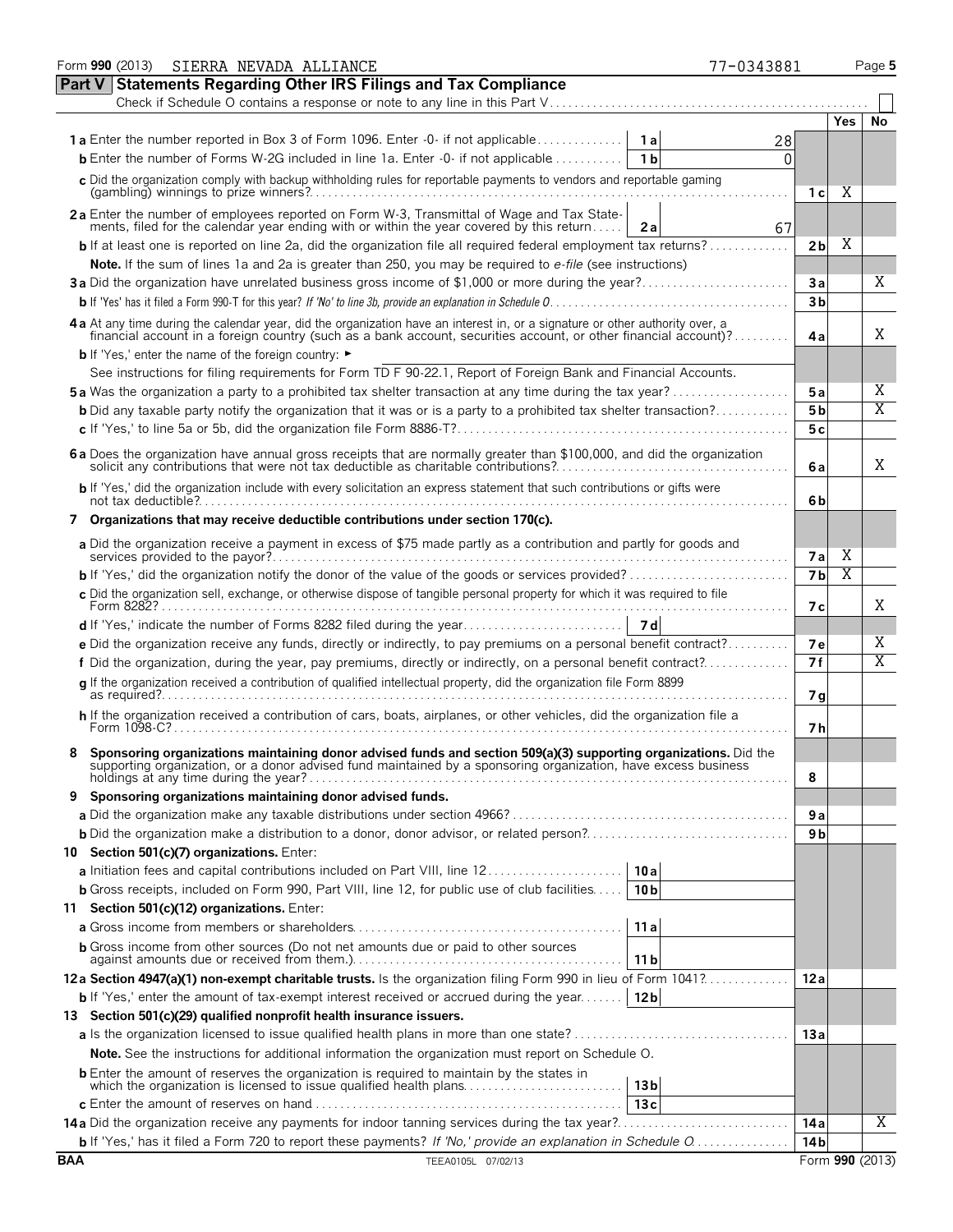|            | Schedule O. See instructions.                                                                                                                                                                                                                                                                                                            |                 |                         | X               |
|------------|------------------------------------------------------------------------------------------------------------------------------------------------------------------------------------------------------------------------------------------------------------------------------------------------------------------------------------------|-----------------|-------------------------|-----------------|
|            | <b>Section A. Governing Body and Management</b>                                                                                                                                                                                                                                                                                          |                 |                         |                 |
|            |                                                                                                                                                                                                                                                                                                                                          |                 | Yes.                    | No              |
|            | <b>1a</b> Enter the number of voting members of the governing body at the end of the tax year <b>1a</b><br>13<br>If there are material differences in voting rights among members<br>of the governing body, or if the governing body delegated broad<br>authority to an executive committee or similar committee, explain in Schedule O. |                 |                         |                 |
|            | <b>b</b> Enter the number of voting members included in line 1a, above, who are independent    1b<br>13                                                                                                                                                                                                                                  |                 |                         |                 |
|            | 2 Did any officer, director, trustee, or key employee have a family relationship or a business relationship with any other                                                                                                                                                                                                               | $\mathbf{2}$    |                         | Χ               |
| 3          | Did the organization delegate control over management duties customarily performed by or under the direct supervision<br>of officers, directors or trustees, or key employees to a management company or other person?                                                                                                                   | 3               |                         | Χ               |
|            | Did the organization make any significant changes to its governing documents                                                                                                                                                                                                                                                             |                 |                         |                 |
|            |                                                                                                                                                                                                                                                                                                                                          | 4               |                         | X               |
| 5          | Did the organization become aware during the year of a significant diversion of the organization's assets?                                                                                                                                                                                                                               | 5               |                         | $\overline{X}$  |
| 6          | 7a Did the organization have members, stockholders, or other persons who had the power to elect or appoint one or more                                                                                                                                                                                                                   | 6<br>7 al       | X<br>Χ                  |                 |
|            | <b>b</b> Are any governance decisions of the organization reserved to (or subject to approval by) members,                                                                                                                                                                                                                               | 7 bl            | Χ                       |                 |
| 8          | Did the organization contemporaneously document the meetings held or written actions undertaken during the year by<br>the following:                                                                                                                                                                                                     |                 |                         |                 |
|            | <b>a</b> The governing body?                                                                                                                                                                                                                                                                                                             | <b>8a</b>       | X                       |                 |
|            |                                                                                                                                                                                                                                                                                                                                          | 8 <sub>b</sub>  | $\overline{X}$          |                 |
| 9          | Is there any officer, director, trustee, or key employee listed in Part VII, Section A, who cannot be reached at the                                                                                                                                                                                                                     | 9               |                         | X               |
|            | Section B. Policies (This Section B requests information about policies not required by the Internal Revenue Code.)                                                                                                                                                                                                                      |                 |                         |                 |
|            |                                                                                                                                                                                                                                                                                                                                          |                 | Yes                     | No              |
|            |                                                                                                                                                                                                                                                                                                                                          | 10a             |                         | X               |
|            | b If 'Yes,' did the organization have written policies and procedures governing the activities of such chapters, affiliates, and branches to ensure their                                                                                                                                                                                |                 |                         |                 |
|            |                                                                                                                                                                                                                                                                                                                                          | 10 bl           |                         |                 |
|            |                                                                                                                                                                                                                                                                                                                                          | 11a             | Χ                       |                 |
|            | <b>b</b> Describe in Schedule O the process, if any, used by the organization to review this Form 990. SEE SCHEDULE O                                                                                                                                                                                                                    |                 |                         |                 |
|            |                                                                                                                                                                                                                                                                                                                                          | 12a             | Χ                       |                 |
|            | <b>b</b> Were officers, directors, or trustees, and key employees required to disclose annually interests that could give rise                                                                                                                                                                                                           | 12 <sub>b</sub> | Χ                       |                 |
|            | c Did the organization regularly and consistently monitor and enforce compliance with the policy? If 'Yes,' describe in                                                                                                                                                                                                                  | 12c             | Χ                       |                 |
|            |                                                                                                                                                                                                                                                                                                                                          | 13              | $\overline{\mathbf{X}}$ |                 |
|            |                                                                                                                                                                                                                                                                                                                                          | 14              | $\overline{\text{X}}$   |                 |
|            | 15 Did the process for determining compensation of the following persons include a review and approval by independent<br>persons, comparability data, and contemporaneous substantiation of the deliberation and decision?                                                                                                               |                 |                         |                 |
|            |                                                                                                                                                                                                                                                                                                                                          | 15a             | X                       |                 |
|            |                                                                                                                                                                                                                                                                                                                                          | 15 b            | $\overline{X}$          |                 |
|            | If 'Yes' to line 15a or 15b, describe the process in Schedule O. (See instructions.)                                                                                                                                                                                                                                                     |                 |                         |                 |
|            | <b>16a</b> Did the organization invest in, contribute assets to, or participate in a joint venture or similar arrangement with a                                                                                                                                                                                                         | 16 a            |                         | Χ               |
|            | b If 'Yes,' did the organization follow a written policy or procedure requiring the organization to evaluate its<br>participation in joint venture arrangements under applicable federal tax law, and taken steps to safeguard the                                                                                                       | 16 b            |                         |                 |
|            | <b>Section C. Disclosure</b>                                                                                                                                                                                                                                                                                                             |                 |                         |                 |
|            | 17 List the states with which a copy of this Form 990 is required to be filed $\blacktriangleright$<br>CA<br>________________________                                                                                                                                                                                                    |                 |                         |                 |
| 18.        | Section 6104 requires an organization to make its Forms 1023 (or 1024 if applicable), 990, and 990-T (501(c)(3)s only) available for public<br>inspection. Indicate how you make these available. Check all that apply.                                                                                                                  |                 |                         |                 |
|            | Own website<br>Another's website<br>X<br>Upon request<br>Other (explain in Schedule O)<br>Χ                                                                                                                                                                                                                                              |                 |                         |                 |
|            | 19 Describe in Schedule O whether (and if so, how) the organization makes its governing documents, conflict of interest policy, and financial statements available to<br>the public during the tax year.<br>SEE SCHEDULE O                                                                                                               |                 |                         |                 |
|            | 20 State the name, physical address, and telephone number of the person who possesses the books and records of the organization:                                                                                                                                                                                                         |                 |                         |                 |
| <b>BAA</b> | THE ORGANIZATION 2311 LAKE TAHOE BOULEVARD, STE 5 S LAKE TAHOE CA 96150 530-542-4546<br>TEEA0106L 07/02/13                                                                                                                                                                                                                               |                 |                         | Form 990 (2013) |
|            |                                                                                                                                                                                                                                                                                                                                          |                 |                         |                 |

**Part VI Governance, Management and Disclosure** *For each 'Yes' response to lines 2 through 7b below, and for a 'No' response to line 8a, 8b, or 10b below, describe the circumstances, processes, or changes in*

#### Form **990** (2013) Page **6** SIERRA NEVADA ALLIANCE 77-0343881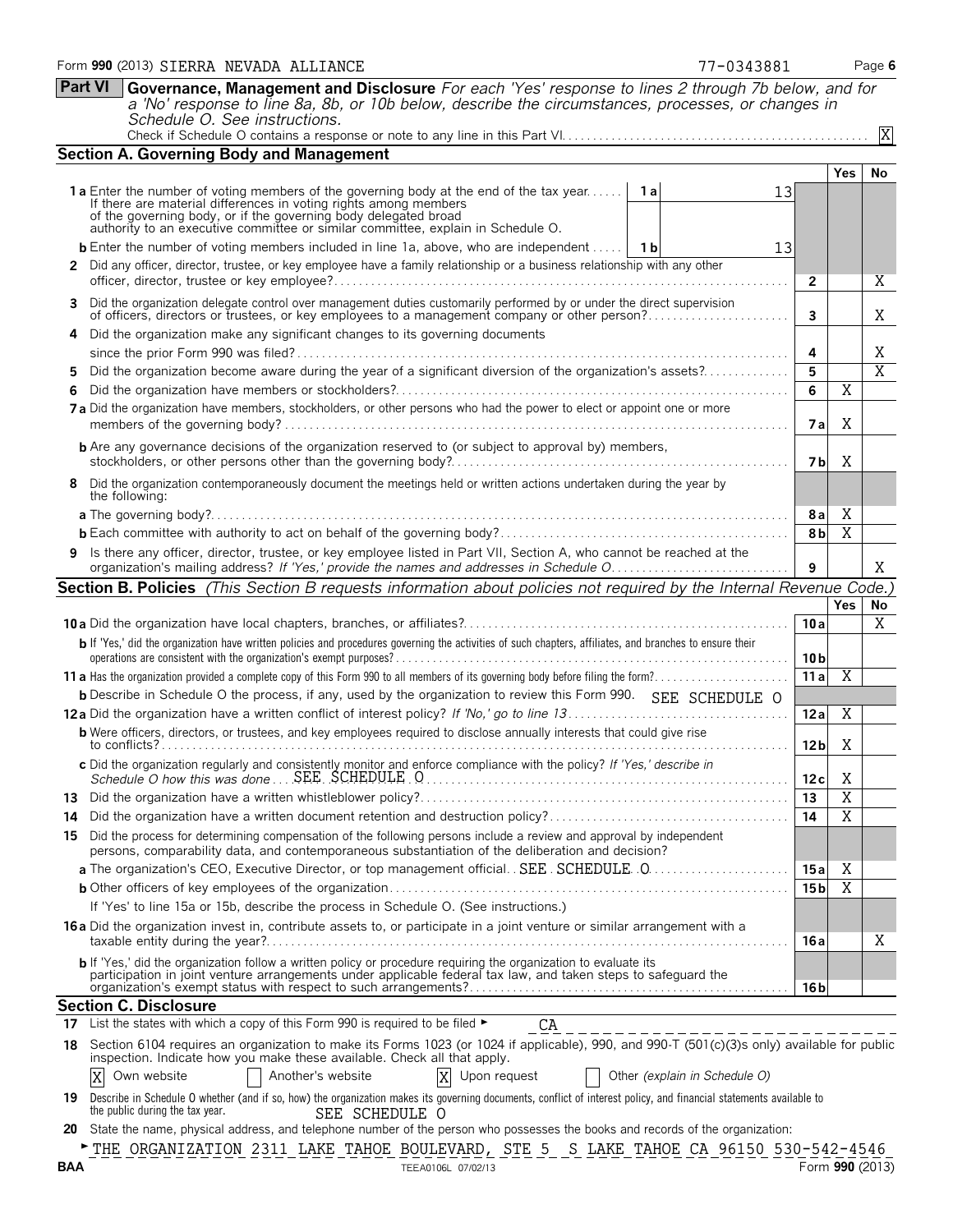| Form 990 (2013) SIERRA NEVADA ALLIANCE                                                                                                                                                                                         | 77-0343881 | Page 7 |
|--------------------------------------------------------------------------------------------------------------------------------------------------------------------------------------------------------------------------------|------------|--------|
| Part VII   Compensation of Officers, Directors, Trustees, Key Employees, Highest Compensated Employees, and<br><b>Independent Contractors</b>                                                                                  |            |        |
|                                                                                                                                                                                                                                |            |        |
| Section A. Officers, Directors, Trustees, Key Employees, and Highest Compensated Employees                                                                                                                                     |            |        |
| 1 a Complete this table for all persons required to be listed. Report compensation for the calendar year ending with or within the<br>organization's tax year.                                                                 |            |        |
| • List all of the organization's current officers, directors, trustees (whether individuals or organizations), regardless of amount of<br>compensation. Enter $-0$ - in columns (D), (E), and (F) if no compensation was paid. |            |        |
| • List all of the organization's <b>current</b> key employees, if any. See instructions for definition of 'key employee,'                                                                                                      |            |        |

? List all of the organization's **current** key employees, if any. See instructions for definition of 'key employee.'

? List the organization's five **current** highest compensated employees (other than an officer, director, trustee, or key employee) who received reportable compensation (Box 5 of Form W-2 and/or Box 7 of Form 1099-MISC) of more than \$100,000 from the organization and any related organizations.

? List all of the organization's **former** officers, key employees, and highest compensated employees who received more than \$100,000 of reportable compensation from the organization and any related organizations.

? List all of the organization's **former directors or trustees** that received, in the capacity as a former director or trustee of the

organization, more than \$10,000 of reportable compensation from the organization and any related organizations.

List persons in the following order: individual trustees or directors; institutional trustees; officers; key employees; highest compensated employees; and former such persons.

Check this box if neither the organization nor any related organization compensated any current officer, director, or trustee.

|                       |                                                                                          | (C)                               |                      |         |                 |                                                                                                          |        |                                        |                                          |                                                                          |
|-----------------------|------------------------------------------------------------------------------------------|-----------------------------------|----------------------|---------|-----------------|----------------------------------------------------------------------------------------------------------|--------|----------------------------------------|------------------------------------------|--------------------------------------------------------------------------|
| (A)<br>Name and Title | (B)<br>Average<br>hours per                                                              |                                   |                      |         |                 | Position (do not check more than<br>one box, unless person is both an<br>officer and a director/trustee) |        | (D)<br>Reportable<br>compensation from | (E)<br>Reportable<br>compensation from   | (F)<br>Estimated<br>amount of other                                      |
|                       | week (list<br>any hours<br>for related<br>organiza-<br>tions<br>below<br>dotted<br>line) | Individual trustee<br>or director | nstitutional trustee | Officer | ΚΘλ<br>employee | Highest compensated<br>employee                                                                          | Former | the organization<br>(W-2/1099-MISC)    | related organizations<br>(W-2/1099-MISC) | compensation<br>from the<br>organization<br>and related<br>organizations |
| (1) ROBERT BARRETT    | 1                                                                                        |                                   |                      |         |                 |                                                                                                          |        |                                        |                                          |                                                                          |
| <b>DIRECTOR</b>       | $\Omega$                                                                                 | Χ                                 |                      |         |                 |                                                                                                          |        | $\theta$ .                             | $\mathbf{0}$ .                           | $\boldsymbol{0}$ .                                                       |
| (2) SCOTT KRUSE       | $\mathbf{1}$                                                                             |                                   |                      |         |                 |                                                                                                          |        |                                        |                                          |                                                                          |
| <b>DIRECTOR</b>       | 0                                                                                        | Χ                                 |                      |         |                 |                                                                                                          |        | $\mathbf 0$ .                          | $\mathbf{0}$ .                           | $\boldsymbol{0}$ .                                                       |
| (3) JOHN FRIEDRICH    | 1                                                                                        |                                   |                      |         |                 |                                                                                                          |        |                                        |                                          |                                                                          |
| VICE PRESIDENT        | 0                                                                                        | Χ                                 |                      | X       |                 |                                                                                                          |        | $\overline{0}$ .                       | 0.                                       | $\boldsymbol{0}$ .                                                       |
| (4) PAMELA FLICK      | $\mathbf{1}$                                                                             |                                   |                      |         |                 |                                                                                                          |        |                                        |                                          |                                                                          |
| <b>SECRETARY</b>      | 0                                                                                        | Χ                                 |                      | X       |                 |                                                                                                          |        | 0.                                     | $\mathbf 0$ .                            | $\boldsymbol{0}$ .                                                       |
| (5) RICHARD TAYLOR    | $\mathbf{1}$                                                                             |                                   |                      |         |                 |                                                                                                          |        |                                        |                                          |                                                                          |
| PRESIDENT             | 0                                                                                        | Χ                                 |                      | X       |                 |                                                                                                          |        | 0.                                     | 0.                                       | $\boldsymbol{0}$ .                                                       |
| (6) SAM MUDIE         | $\mathbf{1}$                                                                             |                                   |                      |         |                 |                                                                                                          |        |                                        |                                          |                                                                          |
| <b>DIRECTOR</b>       | 0                                                                                        | X                                 |                      |         |                 |                                                                                                          |        | 0.                                     | $\mathbf 0$ .                            | $\boldsymbol{0}$ .                                                       |
| (7) GAVIN FEIGER      | 40                                                                                       |                                   |                      |         |                 |                                                                                                          |        |                                        |                                          |                                                                          |
| ACTING EXEC DIR       | 0                                                                                        |                                   |                      | X       |                 |                                                                                                          |        | 0.                                     | 0.                                       | $\boldsymbol{0}$ .                                                       |
| (8) JOAN CLAYBURGH    | 40                                                                                       |                                   |                      |         |                 |                                                                                                          |        |                                        |                                          |                                                                          |
| FMR EXEC DIR          | 0                                                                                        |                                   |                      | X       |                 |                                                                                                          |        | 47,841                                 | 0.                                       | $\boldsymbol{0}$ .                                                       |
| (9) JAMES ROSS        | 40                                                                                       |                                   |                      |         |                 |                                                                                                          |        |                                        |                                          |                                                                          |
| EXEC DIRECTOR         | $\mathbf{0}$                                                                             |                                   |                      | X       |                 |                                                                                                          |        | 30,000.                                | 0.                                       | 0.                                                                       |
| (10)                  |                                                                                          |                                   |                      |         |                 |                                                                                                          |        |                                        |                                          |                                                                          |
| (11)                  |                                                                                          |                                   |                      |         |                 |                                                                                                          |        |                                        |                                          |                                                                          |
| (12)                  |                                                                                          |                                   |                      |         |                 |                                                                                                          |        |                                        |                                          |                                                                          |
| (13)                  |                                                                                          |                                   |                      |         |                 |                                                                                                          |        |                                        |                                          |                                                                          |
|                       |                                                                                          |                                   |                      |         |                 |                                                                                                          |        |                                        |                                          |                                                                          |
| (14)                  |                                                                                          |                                   |                      |         |                 |                                                                                                          |        |                                        |                                          |                                                                          |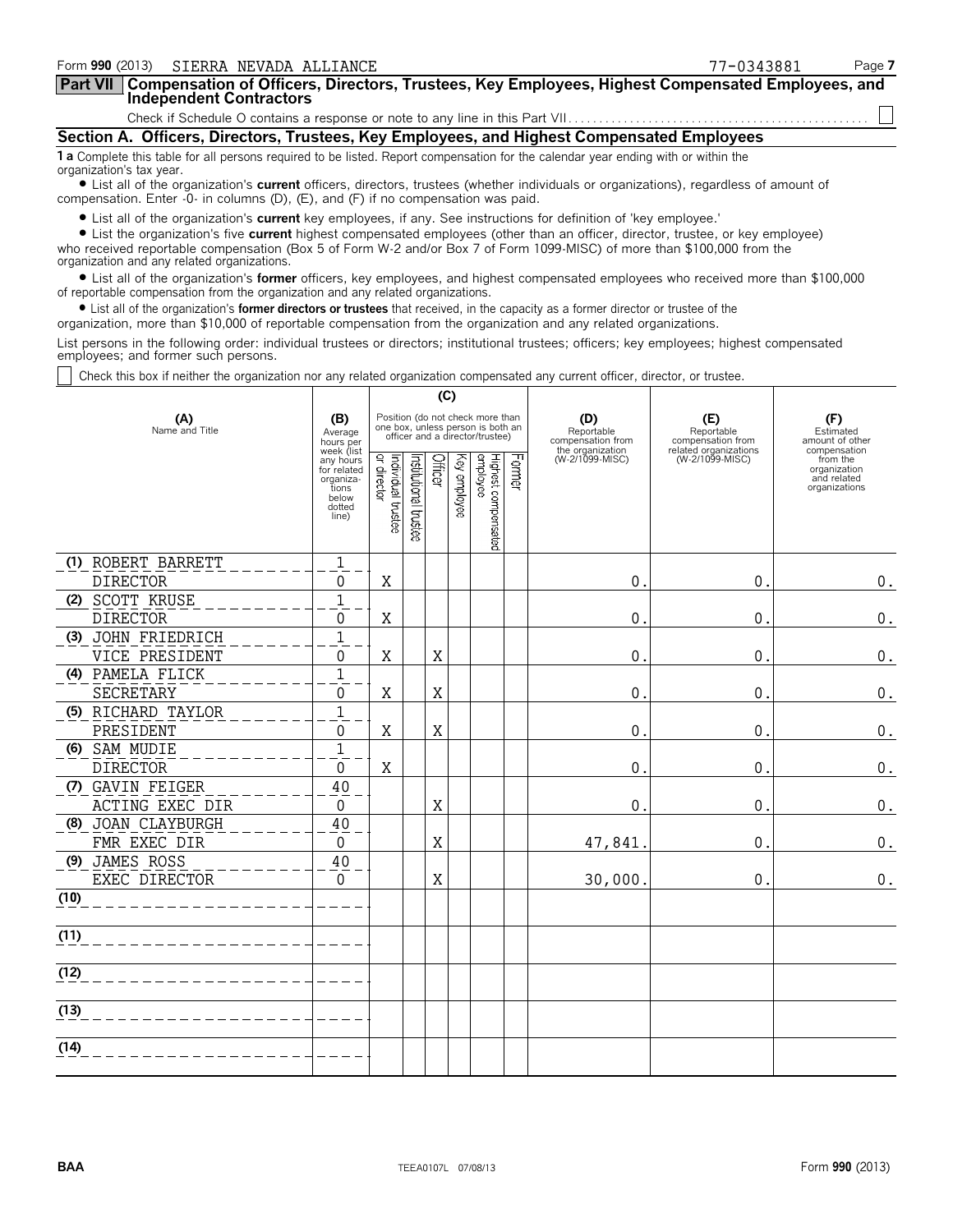#### Form **990** (2013) Page **8** SIERRA NEVADA ALLIANCE 77-0343881

|      | Part VII Section A. Officers, Directors, Trustees, Key Employees, and Highest Compensated Employees (continued)                                                                                                                                                                                       |                                                                                         |                        |                      |         |              |                                                                                                 |        |                                        |                                          |                                                     |                                                          |       |
|------|-------------------------------------------------------------------------------------------------------------------------------------------------------------------------------------------------------------------------------------------------------------------------------------------------------|-----------------------------------------------------------------------------------------|------------------------|----------------------|---------|--------------|-------------------------------------------------------------------------------------------------|--------|----------------------------------------|------------------------------------------|-----------------------------------------------------|----------------------------------------------------------|-------|
|      |                                                                                                                                                                                                                                                                                                       | (B)                                                                                     |                        |                      | (C)     |              |                                                                                                 |        |                                        |                                          |                                                     |                                                          |       |
|      | (A)<br>Name and title                                                                                                                                                                                                                                                                                 | Average<br>hours<br>per<br>week                                                         |                        |                      |         | Position     | (do not check more than one<br>box, unless person is both an<br>officer and a director/trustee) |        | (D)<br>Reportable<br>compensation from | (E)<br>Reportable<br>compensation from   | (F)<br>Estimated<br>amount of other<br>compensation |                                                          |       |
|      |                                                                                                                                                                                                                                                                                                       | (list any<br>hours<br>for<br>related<br>organiza<br>- tions<br>below<br>dotted<br>line) | R<br>ndividual trustee | rstitutional trustee | Officer | Key employee | employee<br>Highest compensated                                                                 | Former | the organization<br>(W-2/1099-MISC)    | related organizations<br>(W-2/1099-MISC) |                                                     | from the<br>organization<br>and related<br>organizations |       |
| (15) |                                                                                                                                                                                                                                                                                                       |                                                                                         |                        |                      |         |              |                                                                                                 |        |                                        |                                          |                                                     |                                                          |       |
| (16) |                                                                                                                                                                                                                                                                                                       |                                                                                         |                        |                      |         |              |                                                                                                 |        |                                        |                                          |                                                     |                                                          |       |
| (17) |                                                                                                                                                                                                                                                                                                       |                                                                                         |                        |                      |         |              |                                                                                                 |        |                                        |                                          |                                                     |                                                          |       |
| (18) |                                                                                                                                                                                                                                                                                                       |                                                                                         |                        |                      |         |              |                                                                                                 |        |                                        |                                          |                                                     |                                                          |       |
| (19) |                                                                                                                                                                                                                                                                                                       |                                                                                         |                        |                      |         |              |                                                                                                 |        |                                        |                                          |                                                     |                                                          |       |
| (20) |                                                                                                                                                                                                                                                                                                       |                                                                                         |                        |                      |         |              |                                                                                                 |        |                                        |                                          |                                                     |                                                          |       |
| (21) |                                                                                                                                                                                                                                                                                                       |                                                                                         |                        |                      |         |              |                                                                                                 |        |                                        |                                          |                                                     |                                                          |       |
| (22) |                                                                                                                                                                                                                                                                                                       |                                                                                         |                        |                      |         |              |                                                                                                 |        |                                        |                                          |                                                     |                                                          |       |
| (23) |                                                                                                                                                                                                                                                                                                       |                                                                                         |                        |                      |         |              |                                                                                                 |        |                                        |                                          |                                                     |                                                          |       |
| (24) |                                                                                                                                                                                                                                                                                                       |                                                                                         |                        |                      |         |              |                                                                                                 |        |                                        |                                          |                                                     |                                                          |       |
| (25) |                                                                                                                                                                                                                                                                                                       |                                                                                         |                        |                      |         |              |                                                                                                 |        |                                        |                                          |                                                     |                                                          |       |
|      | 1 b Sub-total.                                                                                                                                                                                                                                                                                        |                                                                                         |                        |                      |         |              |                                                                                                 |        | 77,841                                 | 0.                                       |                                                     |                                                          | 0.    |
|      |                                                                                                                                                                                                                                                                                                       |                                                                                         |                        |                      |         |              |                                                                                                 |        | 0.                                     | $\mathbf{0}$ .                           |                                                     |                                                          | 0.    |
|      |                                                                                                                                                                                                                                                                                                       |                                                                                         |                        |                      |         |              |                                                                                                 |        | 77,841                                 | 0                                        |                                                     |                                                          | $0$ . |
|      | 2 Total number of individuals (including but not limited to those listed above) who received more than \$100,000 of reportable compensation<br>from the organization $\blacktriangleright$<br>0                                                                                                       |                                                                                         |                        |                      |         |              |                                                                                                 |        |                                        |                                          |                                                     |                                                          |       |
|      | Did the organization list any <b>former</b> officer, director, or trustee, key employee, or highest compensated employee                                                                                                                                                                              |                                                                                         |                        |                      |         |              |                                                                                                 |        |                                        |                                          | 3                                                   | Yes                                                      | No    |
| 4    | For any individual listed on line 1a, is the sum of reportable compensation and other compensation from the organization and related organizations greater than \$150,000? If 'Yes' complete Schedule J for                                                                                           |                                                                                         |                        |                      |         |              |                                                                                                 |        |                                        |                                          |                                                     |                                                          | X     |
| 5.   | Did any person listed on line 1a receive or accrue compensation from any unrelated organization or individual                                                                                                                                                                                         |                                                                                         |                        |                      |         |              |                                                                                                 |        |                                        |                                          | 4                                                   |                                                          | X     |
|      |                                                                                                                                                                                                                                                                                                       |                                                                                         |                        |                      |         |              |                                                                                                 |        |                                        |                                          | 5                                                   |                                                          | X     |
|      | <b>Section B. Independent Contractors</b><br>1 Complete this table for your five highest compensated independent contractors that received more than \$100,000 of<br>compensation from the organization. Report compensation for the calendar year ending with or within the organization's tax year. |                                                                                         |                        |                      |         |              |                                                                                                 |        |                                        |                                          |                                                     |                                                          |       |
|      | (A)<br>Name and business address                                                                                                                                                                                                                                                                      |                                                                                         |                        |                      |         |              |                                                                                                 |        | (B)<br>Description of services         |                                          | (C)<br>Compensation                                 |                                                          |       |
|      |                                                                                                                                                                                                                                                                                                       |                                                                                         |                        |                      |         |              |                                                                                                 |        |                                        |                                          |                                                     |                                                          |       |
|      |                                                                                                                                                                                                                                                                                                       |                                                                                         |                        |                      |         |              |                                                                                                 |        |                                        |                                          |                                                     |                                                          |       |
|      |                                                                                                                                                                                                                                                                                                       |                                                                                         |                        |                      |         |              |                                                                                                 |        |                                        |                                          |                                                     |                                                          |       |
|      | 2 Total number of independent contractors (including but not limited to those listed above) who received more than                                                                                                                                                                                    |                                                                                         |                        |                      |         |              |                                                                                                 |        |                                        |                                          |                                                     |                                                          |       |
|      | \$100,000 of compensation from the organization $\blacktriangleright$ 0                                                                                                                                                                                                                               |                                                                                         |                        |                      |         |              |                                                                                                 |        |                                        |                                          |                                                     |                                                          |       |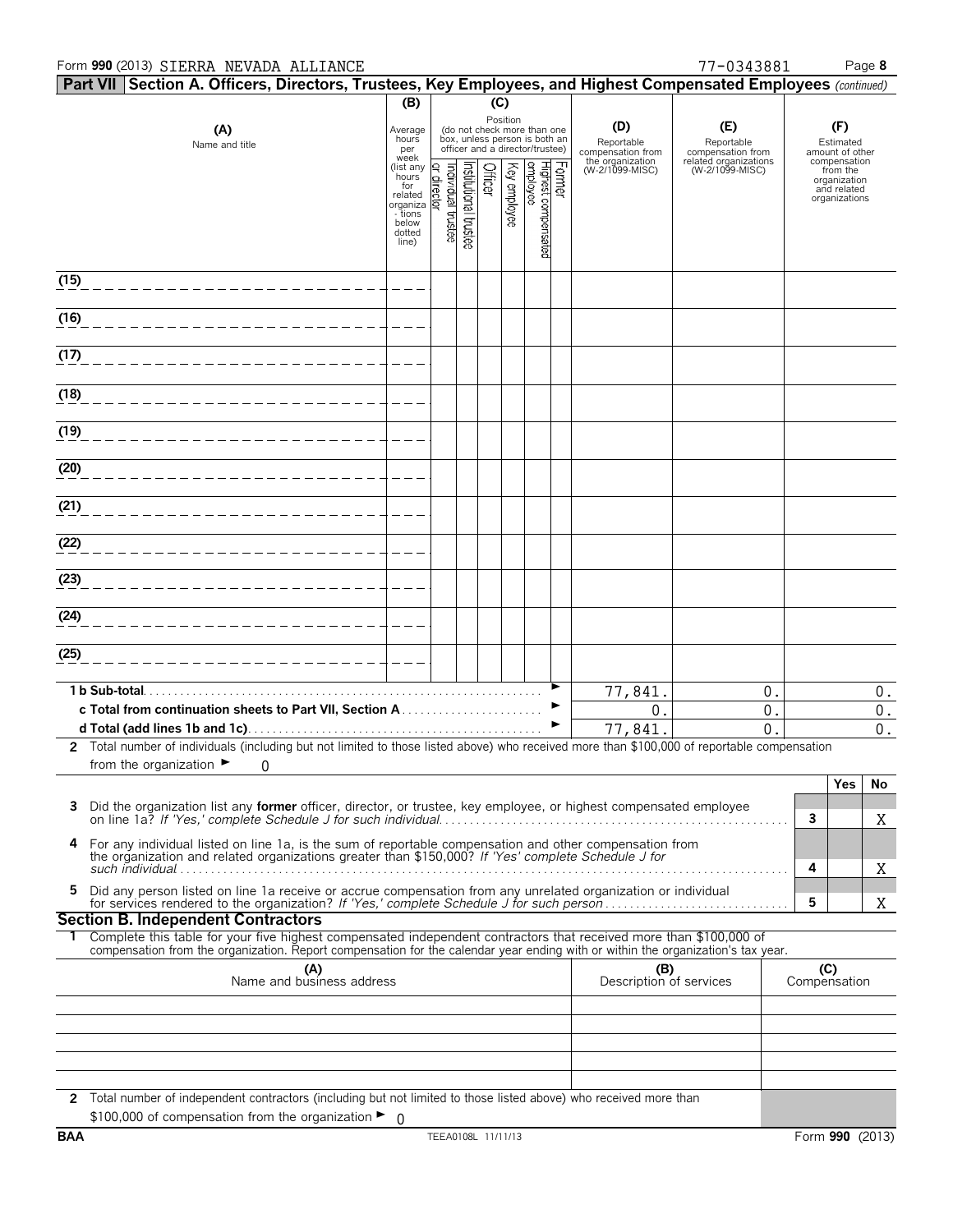# **Part VIII Statement of Revenue**

PROGRAM SERVICE REVENUE | CONTRIBUTIONS, GIFTS, GRANTS<br>PROGRAM SERVICE REVENUE | AND OTHER SIMILAR AMOUNTS

Check if Schedule O contains a response or note to any line in this Part VIII. . . . . . . . . . . . . . . . . . . . . . . . . . . . . . . . . . . . . . . . . . . . . . . . .

|   |                                                                                     |                |     |                      | (A)<br>Total revenue | (B)<br>Related or<br>exempt<br>function<br>revenue | (C)<br>Unrelated<br>business<br>revenue | (D)<br>Revenue<br>excluded from tax<br>under sections<br>512-514 |
|---|-------------------------------------------------------------------------------------|----------------|-----|----------------------|----------------------|----------------------------------------------------|-----------------------------------------|------------------------------------------------------------------|
|   | <b>1a</b> Federated campaigns                                                       |                | 1 a |                      |                      |                                                    |                                         |                                                                  |
|   | <b>b</b> Membership dues                                                            |                | 1 b | 8,555.               |                      |                                                    |                                         |                                                                  |
|   | c Fundraising events                                                                |                | 1 c |                      |                      |                                                    |                                         |                                                                  |
|   | <b>d</b> Related organizations $\ldots$                                             |                | 1 d |                      |                      |                                                    |                                         |                                                                  |
|   | <b>e</b> Government grants (contributions) $\ldots$                                 |                | 1 e | 561, 262.            |                      |                                                    |                                         |                                                                  |
|   | f All other contributions, gifts, grants, and<br>similar amounts not included above |                | 1 f | <u>786,401.</u>      |                      |                                                    |                                         |                                                                  |
|   | <b>g</b> Noncash contributions included in lines $1a-1f$ : $\zeta$                  |                |     | 8,985.               |                      |                                                    |                                         |                                                                  |
|   |                                                                                     |                |     |                      | 1, 356, 218.         |                                                    |                                         |                                                                  |
|   |                                                                                     |                |     | <b>Business Code</b> |                      |                                                    |                                         |                                                                  |
|   | 2a CONFERENCE ___________                                                           |                |     |                      | 11,374.              | 11,374.                                            |                                         |                                                                  |
|   | <b>b</b> $\frac{SWWG}{S}$ _ _ _ _ _ _ _ _ _ _ _ _ _ _ _ _                           |                |     |                      | 5,452                | 5,452.                                             |                                         |                                                                  |
| С |                                                                                     |                |     |                      |                      |                                                    |                                         |                                                                  |
|   |                                                                                     |                |     |                      |                      |                                                    |                                         |                                                                  |
|   |                                                                                     |                |     |                      |                      |                                                    |                                         |                                                                  |
|   | f All other program service revenue                                                 |                |     |                      |                      |                                                    |                                         |                                                                  |
|   |                                                                                     |                |     |                      | 16,826.              |                                                    |                                         |                                                                  |
|   | 3 Investment income (including dividends, interest and                              |                |     |                      | 223                  | 223.                                               |                                         |                                                                  |
| 4 | Income from investment of tax-exempt bond proceeds.                                 |                |     |                      |                      |                                                    |                                         |                                                                  |
| 5 |                                                                                     |                |     |                      |                      |                                                    |                                         |                                                                  |
|   |                                                                                     | (i) Real       |     | (ii) Personal        |                      |                                                    |                                         |                                                                  |
|   | <b>6a</b> Gross rents                                                               |                |     |                      |                      |                                                    |                                         |                                                                  |
|   | <b>b</b> Less: rental expenses                                                      |                |     |                      |                      |                                                    |                                         |                                                                  |
|   | <b>c</b> Rental income or (loss) $\ldots$                                           |                |     |                      |                      |                                                    |                                         |                                                                  |
|   |                                                                                     |                |     |                      |                      |                                                    |                                         |                                                                  |
|   | 7 a Gross amount from sales of                                                      | (i) Securities |     | (ii) Other           |                      |                                                    |                                         |                                                                  |
|   | assets other than inventory                                                         |                |     |                      |                      |                                                    |                                         |                                                                  |
|   | <b>b</b> Less: cost or other basis<br>and sales expenses $\dots$ .                  |                |     |                      |                      |                                                    |                                         |                                                                  |
|   | <b>c</b> Gain or (loss). $\ldots$ .                                                 |                |     |                      |                      |                                                    |                                         |                                                                  |
|   |                                                                                     |                |     |                      |                      |                                                    |                                         |                                                                  |
|   | 8 a Gross income from fundraising events<br>of contributions reported on line 1c).  |                |     |                      |                      |                                                    |                                         |                                                                  |
|   | See Part IV, line 18. a                                                             |                |     | 10,902.              |                      |                                                    |                                         |                                                                  |
|   | <b>b</b> Less: direct expenses                                                      |                | b   | 4,929.               |                      |                                                    |                                         |                                                                  |
|   | c Net income or (loss) from fundraising events $\dots\dots\dots$                    |                |     |                      | 5,973.               |                                                    |                                         |                                                                  |
|   | 9a Gross income from gaming activities.<br>See Part IV, line 19. a                  |                |     |                      |                      |                                                    |                                         |                                                                  |
|   | <b>b</b> Less: direct expenses                                                      |                | b   |                      |                      |                                                    |                                         |                                                                  |
|   | <b>c</b> Net income or (loss) from gaming activities                                |                |     |                      |                      |                                                    |                                         |                                                                  |
|   | 10a Groce cales of inventory less returns                                           |                |     |                      |                      |                                                    |                                         |                                                                  |

| <b>c</b> Net income or (loss) from gaming activities           |                      |            |         |    |
|----------------------------------------------------------------|----------------------|------------|---------|----|
| 10a Gross sales of inventory, less returns                     |                      |            |         |    |
| <b>b</b> Less: cost of goods sold <b>b</b>                     |                      |            |         |    |
| <b>c</b> Net income or (loss) from sales of inventory          |                      |            |         |    |
| Miscellaneous Revenue                                          | <b>Business Code</b> |            |         |    |
| 11a MISCELLANEOUS                                              |                      | 2,345.     | 2,345.  |    |
|                                                                |                      |            |         |    |
|                                                                |                      |            |         |    |
| <b>d</b> All other revenue $\ldots$ $\ldots$ $\ldots$ $\ldots$ |                      |            |         |    |
|                                                                |                      | 2,345.     |         |    |
| 12.                                                            |                      | 1,381,585. | 19,394. | 0. |

**OTHER REVENUE** 

 $\Box$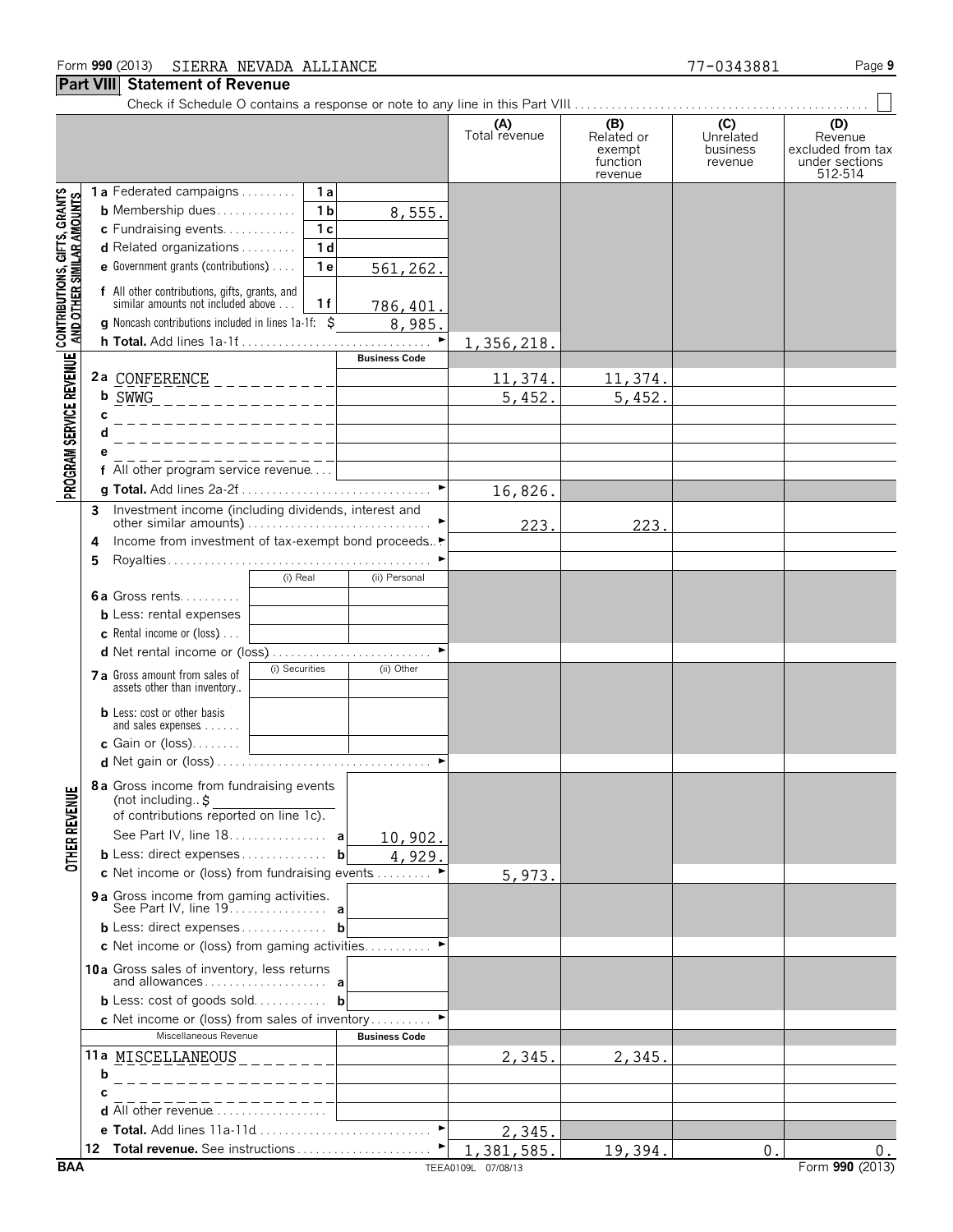#### *Section 501(c)(3) and 501(c)(4) organizations must complete all columns. All other organizations must complete column (A).* Check if Schedule O contains a response or note to any line in this Part IX. **Do not include amounts reported on lines**<br> **C)** (D)<br> **C)** (D)<br> **C)** (D)<br> **C)** (D)<br> **C)** (D)<br> **C)** (D)<br> **C)** (D)<br> **C)**<br> **C**)<br> **C**)<br> **C**)<br> **C**)<br> **C**)<br> **C**)<br> **C**)<br> **C**)<br> **C**)<br> **C**<br> **C**)<br> **C**<br> **C**<br> **C**<br> **C**<br> **C**<br> **C**<br> **C**<br> **C 1** Grants and other assistance to governments and organizations in the United States. See Part IV, line 21 . . . . . . . . . . . . . . . . . . . . . . . . . . . . Grants and other assistance to individuals in **2** the United States. See Part IV, line 22 . . . . . . **3** Grants and other assistance to governments, organizations, and individuals outside the United States. See Part IV, lines 15 and 16. . **4** Benefits paid to or for members. . . . . . . . . . . . . Compensation of current officers, directors, **5** trustees, and key employees.............. Compensation not included above, to **6** disqualified persons (as defined under section 4958(f)(1)) and persons described in section 4958(c)(3)(B). . . . . . . . . . . . . . . . . . . . **7** Other salaries and wages................ Pension plan accruals and contributions **8** (include section 401(k) and 403(b) employer contributions). . . . . . . . . . . . . . . . . . . . . . . . . . . . . . **9** Other employee benefits . . . . . . . . **10** Payroll taxes . . . . . . . . . . . . . . . . . . . . . . . . . . . . . . **11** Fees for services (non-employees): **a** Management . . . . . . . . . . . . . . . . . . . . . . . . . . . . . . **b** Legal. . . . . . . . . . . . . . . . . . . . . . . . . . . . . . . . . . . . . . **c** Accounting. . . . . . . . . . . . . . . . . . . . . . . . . . . . . . . . **d** Lobbying. . . . . . . . . . . . . . . . . . . . . . . . . . . . . . . . . . **e** Professional fundraising services. See Part IV, line 17. . . **f** Investment management fees. . . . . . . . . . . . . . . **g** Other. (If line 11g amt exceeds 10% of line 25, column (A) amount, list line 11g expenses on Schedule  $0$ )..... 12 Advertising and promotion................. **13** Office expenses. . . . . . . . . . . . . . . . . . . . . . . . . . . . **14** Information technology. . . . . . . . . . . . . . **15** Royalties. . . . . . . . . . . . . . . . . . . **16** Occupancy . . . . . . . . . . . . . **17** Travel. . . . . . . . . . . . . . . . . . . . . . . . . . . . . . . . . . . . . **18** Payments of travel or entertainment expenses for any federal, state, or local public officials. . . . . . . . . . . . . . . . . . . . . . . . . . . . . **19** Conferences, conventions, and meetings.... **20** Interest. . . . . . . . . . . . . . . . . . . . . . . . . . . . . . . . . . . . **21** Payments to affiliates. . . . . . . . . . . . . . . . . . . . . . **22** Depreciation, depletion, and amortization. . . . **23** Insurance . . . . . . . . . . . . . . . . . . . . . . . . . . . . . . . . . **24** Other expenses. Itemize expenses not covered above (List miscellaneous expenses in line 24e. If line 24e amount exceeds 10% of line 25, column (A) amount, list line 24e expenses on Schedule O.).................. **a** FISCAL SPONSORSHIP **b** SUPPLIES & EQUIPMENT **c** MISCELLANEOUS **d** IN-KIND DONATIONS**e** All other expenses. . . . . . . . . . . . . . . . . . . . . . . . . **25 Total functional expenses.** Add lines 1 through 24e. . . . **26 Joint costs.** Complete this line only if the organization reported in column (B) joint costs from a combined educational campaign and fundraising solicitation.<br>Check here  $\blacktriangleright \Box$  if following  $\Box$  if following 77,841. 72,031. 5,403. 407.  $0.$  0. 0. 0. 0. 706,581. 653,840. 49,043. 3,698. <u>118,167. 110,602. 7,373. 192.</u> 65,512. 61,318. 4,087. 107. 54,688. 54,506. 182. 46,334. 42,663. 3,671. 26,400. 23,325. 3,075. 31,461. 31,461. 3,839. 3,839. 117,986. 117,986 31,557. 31,133. 424. 11,519. 10,574. 945  $8,985.$  6,689. 2,296. 1,300,870. 1,219,967. 74,203. 6,700.

SOP 98-2 (ASC 958-720). . . . . . . . . . . . . . . . .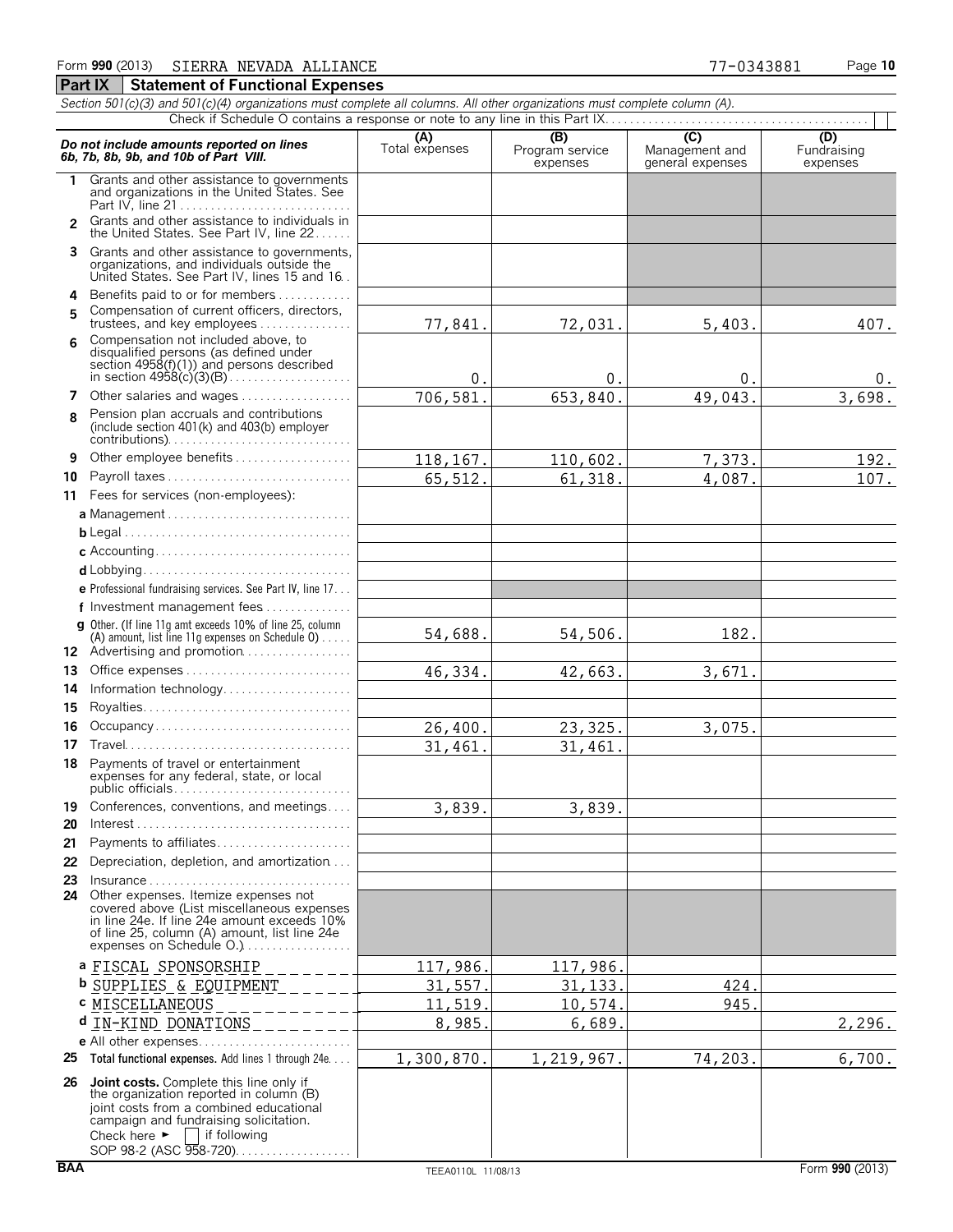### Form **990** (2013) Page **11** SIERRA NEVADA ALLIANCE 77-0343881 **Part X Balance Sheet**

|                    |    |                                                                                                                                                                                                                                                                                                                      |  |         | (A)<br>Beginning of year |                 | (B)<br>End of year |
|--------------------|----|----------------------------------------------------------------------------------------------------------------------------------------------------------------------------------------------------------------------------------------------------------------------------------------------------------------------|--|---------|--------------------------|-----------------|--------------------|
|                    | 1  |                                                                                                                                                                                                                                                                                                                      |  |         | 109,295.                 | $\mathbf{1}$    | 124,671.           |
|                    | 2  |                                                                                                                                                                                                                                                                                                                      |  |         | 105, 333.                | $\overline{2}$  | 254,982.           |
|                    | 3  |                                                                                                                                                                                                                                                                                                                      |  |         |                          | 3               |                    |
|                    | 4  |                                                                                                                                                                                                                                                                                                                      |  |         | 154,869.                 | 4               | 52,830.            |
|                    | 5  | Loans and other receivables from current and former officers, directors,<br>trustees, key employees, and highest compensated employees. Complete                                                                                                                                                                     |  |         |                          | 5               |                    |
|                    | 6  | Loans and other receivables from other disqualified persons (as defined under<br>section 4958(f)(1)), persons described in section 4958(c)(3)(B), and contributing<br>employers and sponsoring organizations of section 501(c)(9) voluntary employees<br>beneficiary organizations (see instructions). Complete Part |  |         | 6                        |                 |                    |
|                    | 7  |                                                                                                                                                                                                                                                                                                                      |  |         |                          | 7               |                    |
| <b>ASSETS</b>      | 8  |                                                                                                                                                                                                                                                                                                                      |  |         |                          | 8               |                    |
|                    | 9  |                                                                                                                                                                                                                                                                                                                      |  |         | 22,425.                  | 9               | 19,326.            |
|                    |    |                                                                                                                                                                                                                                                                                                                      |  | 39,203. |                          |                 |                    |
|                    |    |                                                                                                                                                                                                                                                                                                                      |  | 39,203. |                          | 10c             |                    |
|                    | 11 |                                                                                                                                                                                                                                                                                                                      |  |         |                          | 11              |                    |
|                    | 12 |                                                                                                                                                                                                                                                                                                                      |  |         |                          | 12              |                    |
|                    | 13 | Investments – program-related. See Part IV, line 11                                                                                                                                                                                                                                                                  |  |         | 13                       |                 |                    |
|                    | 14 |                                                                                                                                                                                                                                                                                                                      |  |         | 14                       |                 |                    |
|                    | 15 |                                                                                                                                                                                                                                                                                                                      |  |         |                          | $\overline{15}$ |                    |
|                    | 16 |                                                                                                                                                                                                                                                                                                                      |  |         | 391, 922.                | 16              | 451,809.           |
|                    | 17 |                                                                                                                                                                                                                                                                                                                      |  |         | 29,389.                  | $\overline{17}$ | 8,561.             |
|                    | 18 |                                                                                                                                                                                                                                                                                                                      |  |         | 18                       |                 |                    |
|                    | 19 |                                                                                                                                                                                                                                                                                                                      |  |         |                          | $\overline{19}$ |                    |
|                    | 20 |                                                                                                                                                                                                                                                                                                                      |  |         |                          | 20              |                    |
| A<br>B             | 21 | Escrow or custodial account liability. Complete Part IV of Schedule D.                                                                                                                                                                                                                                               |  |         |                          | 21              |                    |
| $\frac{1}{1}$<br>T | 22 | Loans and other payables to current and former officers, directors, trustees,<br>key employees, highest compensated employees, and disqualified persons.                                                                                                                                                             |  |         |                          | 22              |                    |
|                    | 23 | Secured mortgages and notes payable to unrelated third parties                                                                                                                                                                                                                                                       |  |         |                          | 23              |                    |
| $_{\rm S}^{\rm E}$ | 24 | Unsecured notes and loans payable to unrelated third parties                                                                                                                                                                                                                                                         |  |         |                          | 24              |                    |
|                    | 25 | Other liabilities (including federal income tax, payables to related third parties, and other liabilities not included on lines 17-24). Complete Part X of Schedule D.                                                                                                                                               |  |         |                          | 25              |                    |
|                    | 26 |                                                                                                                                                                                                                                                                                                                      |  |         | 29,389.                  | 26              | 8,561.             |
| Ņ<br>Ŧ,            |    | Organizations that follow SFAS 117 (ASC 958), check here $\blacktriangleright$ $\boxed{X}$ and complete<br>lines 27 through 29, and lines 33 and 34.                                                                                                                                                                 |  |         |                          |                 |                    |
|                    | 27 |                                                                                                                                                                                                                                                                                                                      |  |         | 215,525.                 | 27              | 157,745.           |
| A<br>SSET<br>S     | 28 |                                                                                                                                                                                                                                                                                                                      |  |         | 147,008.                 | 28              | 285,503.           |
|                    | 29 |                                                                                                                                                                                                                                                                                                                      |  |         |                          | 29              |                    |
| R                  |    | Organizations that do not follow SFAS 117 (ASC 958), check here ►                                                                                                                                                                                                                                                    |  |         |                          |                 |                    |
|                    |    | and complete lines 30 through 34.                                                                                                                                                                                                                                                                                    |  |         |                          |                 |                    |
| r<br>D<br>D        | 30 | Capital stock or trust principal, or current funds                                                                                                                                                                                                                                                                   |  |         | 30                       |                 |                    |
|                    | 31 | Paid-in or capital surplus, or land, building, or equipment fund                                                                                                                                                                                                                                                     |  |         |                          | 31              |                    |
|                    | 32 | Retained earnings, endowment, accumulated income, or other funds                                                                                                                                                                                                                                                     |  |         |                          | 32              |                    |
| <b>BALANCES</b>    | 33 |                                                                                                                                                                                                                                                                                                                      |  |         | 362,533                  | 33              | 443, 248.          |
|                    | 34 |                                                                                                                                                                                                                                                                                                                      |  |         | 391, 922.                | 34              | 451,809.           |
| <b>BAA</b>         |    |                                                                                                                                                                                                                                                                                                                      |  |         |                          |                 | Form 990 (2013)    |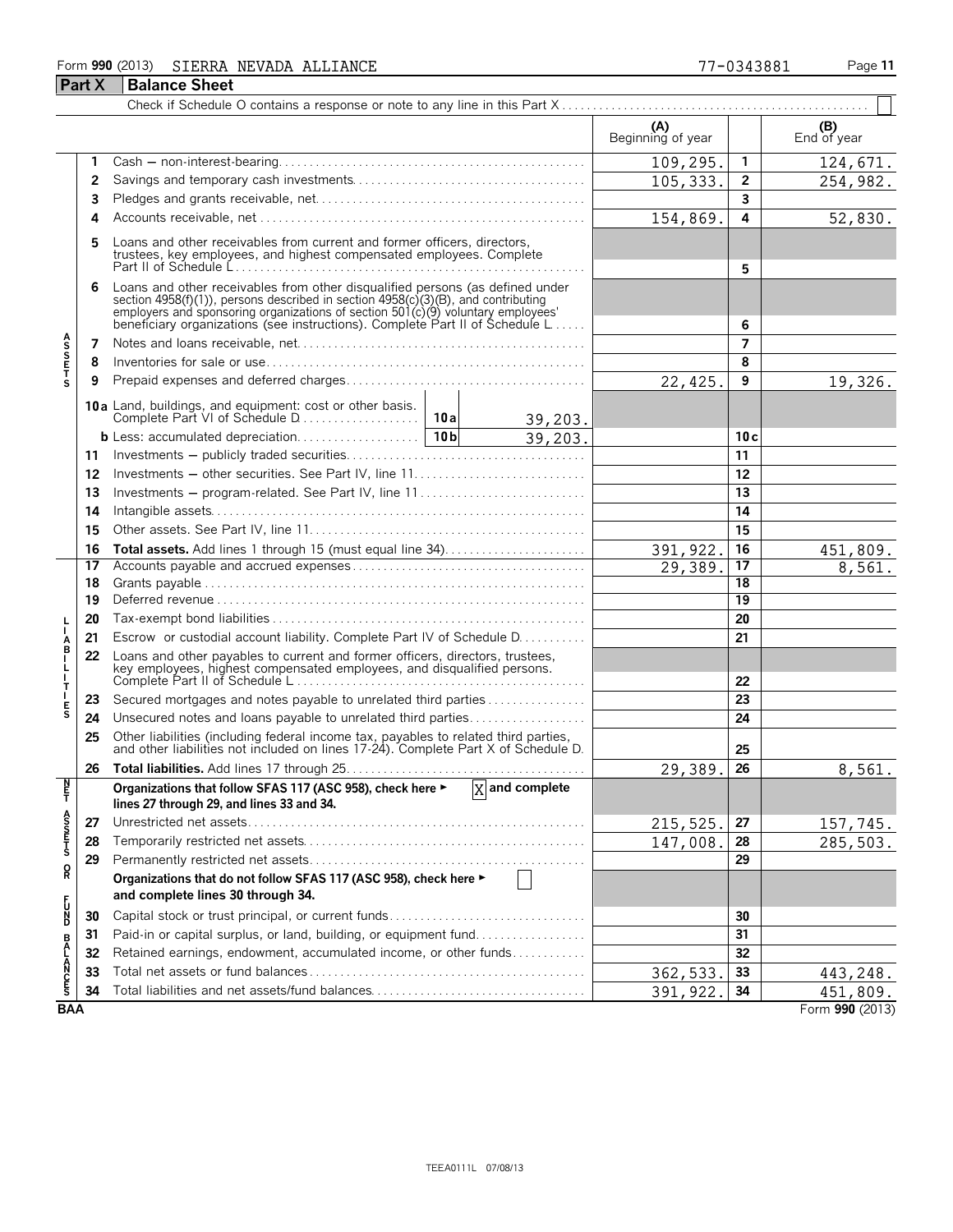|            | Form 990 (2013) SIERRA NEVADA ALLIANCE                                                                                                                                                                                        | 77-0343881              |                |            | Page 12         |
|------------|-------------------------------------------------------------------------------------------------------------------------------------------------------------------------------------------------------------------------------|-------------------------|----------------|------------|-----------------|
|            | <b>Part XI</b><br>Reconciliation of Net Assets                                                                                                                                                                                |                         |                |            |                 |
|            |                                                                                                                                                                                                                               |                         |                |            |                 |
| 1          |                                                                                                                                                                                                                               | $\mathbf{1}$            |                | 1,381,585. |                 |
| 2          |                                                                                                                                                                                                                               | $\overline{2}$          |                | 1,300,870. |                 |
| 3          |                                                                                                                                                                                                                               | $\overline{\mathbf{3}}$ |                | 80,715.    |                 |
| 4          | Net assets or fund balances at beginning of year (must equal Part X, line 33, column (A))                                                                                                                                     | $\overline{a}$          |                |            | 362,533.        |
| 5          |                                                                                                                                                                                                                               | 5                       |                |            |                 |
| 6          |                                                                                                                                                                                                                               | 6                       |                |            |                 |
| 7          |                                                                                                                                                                                                                               | 7                       |                |            |                 |
| 8          |                                                                                                                                                                                                                               | 8                       |                |            |                 |
| 9          |                                                                                                                                                                                                                               | 9                       |                |            | 0.              |
| 10         | Net assets or fund balances at end of year. Combine lines 3 through 9 (must equal Part X, line 33,                                                                                                                            |                         |                |            |                 |
|            |                                                                                                                                                                                                                               | 10                      |                | 443,248.   |                 |
|            | <b>Part XII Financial Statements and Reporting</b>                                                                                                                                                                            |                         |                |            |                 |
|            |                                                                                                                                                                                                                               |                         |                |            |                 |
|            |                                                                                                                                                                                                                               |                         |                | <b>Yes</b> | <b>No</b>       |
| 1.         | Accounting method used to prepare the Form 990:<br>Cash<br>X Accrual<br>Other                                                                                                                                                 |                         |                |            |                 |
|            | If the organization changed its method of accounting from a prior year or checked 'Other,' explain<br>in Schedule O.                                                                                                          |                         |                |            |                 |
|            |                                                                                                                                                                                                                               |                         | 2a             | X          |                 |
|            | If 'Yes,' check a box below to indicate whether the financial statements for the year were compiled or reviewed on a<br>separate basis, consolidated basis, or both:                                                          |                         |                |            |                 |
|            | Consolidated basis<br>Both consolidated and separate basis<br>X<br>Separate basis                                                                                                                                             |                         |                |            |                 |
|            | <b>b</b> Were the organization's financial statements audited by an independent accountant?                                                                                                                                   |                         | 2 <sub>b</sub> | X          |                 |
|            | If 'Yes,' check a box below to indicate whether the financial statements for the year were audited on a separate<br>basis, consolidated basis, or both:                                                                       |                         |                |            |                 |
|            | X<br>Consolidated basis<br>Both consolidated and separate basis<br>Separate basis                                                                                                                                             |                         |                |            |                 |
|            | c If 'Yes' to line 2a or 2b, does the organization have a committee that assumes responsibility for oversight of the audit,<br>review, or compilation of its financial statements and selection of an independent accountant? |                         | 2c             | X          |                 |
|            | If the organization changed either its oversight process or selection process during the tax year, explain<br>in Schedule O.                                                                                                  |                         |                |            |                 |
|            | 3a As a result of a federal award, was the organization required to undergo an audit or audits as set forth in the Single                                                                                                     |                         | 3a             | X          |                 |
|            | <b>b</b> If 'Yes,' did the organization undergo the required audit or audits? If the organization did not undergo the required audit                                                                                          |                         |                |            |                 |
|            | or audits, explain why in Schedule O and describe any steps taken to undergo such audits                                                                                                                                      |                         | 3b             | X          |                 |
| <b>BAA</b> |                                                                                                                                                                                                                               |                         |                |            | Form 990 (2013) |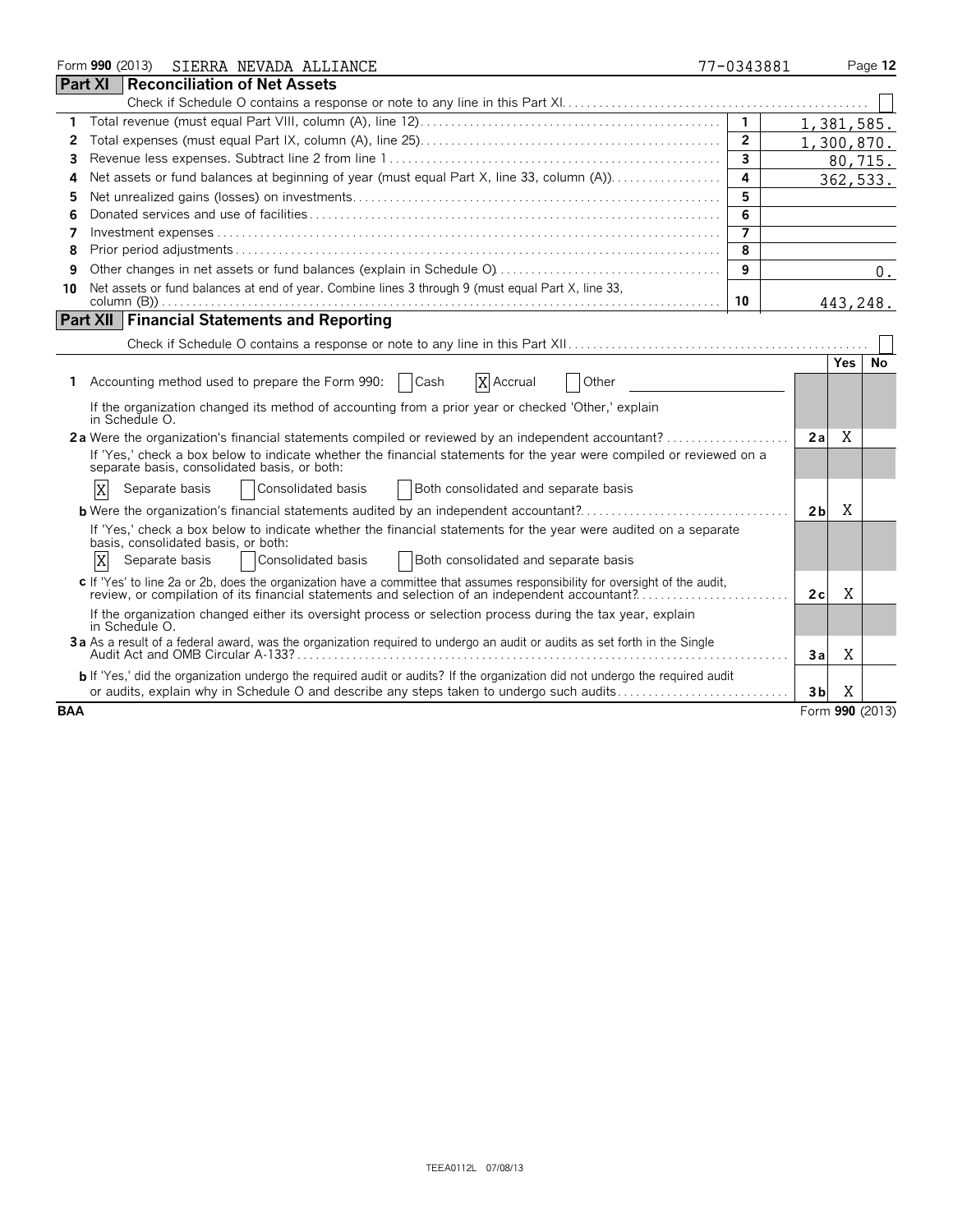| <b>SCHEDULE A</b><br>(Form 990 or 990-EZ)              | <b>Public Charity Status and Public Support</b><br>Complete if the organization is a section 501(c)(3) organization or a section 4947(a)(1) nonexempt charitable trust. | OMB No. 1545-0047<br>2013 |
|--------------------------------------------------------|-------------------------------------------------------------------------------------------------------------------------------------------------------------------------|---------------------------|
|                                                        | Attach to Form 990 or Form 990-EZ.                                                                                                                                      | <b>Open to Public</b>     |
| Department of the Treasury<br>Internal Revenue Service | Information about Schedule A (Form 990 or 990-EZ) and its instructions is<br>at www.irs.gov/form990.                                                                    |                           |
| Name of the organization                               | Employer identification number                                                                                                                                          |                           |

|              |                                                                                                                                                                                                                                                                                          | SIERRA NEVADA ALLIANCE                                                                                                                                                                                                                                                                                                                                               |                                                            |                                                                                                                                                                                                                                                                                                                                                                                                                      |     |                                                                                       |                                                                             |    |                                                                             | 77-0343881 |                                     |            |    |
|--------------|------------------------------------------------------------------------------------------------------------------------------------------------------------------------------------------------------------------------------------------------------------------------------------------|----------------------------------------------------------------------------------------------------------------------------------------------------------------------------------------------------------------------------------------------------------------------------------------------------------------------------------------------------------------------|------------------------------------------------------------|----------------------------------------------------------------------------------------------------------------------------------------------------------------------------------------------------------------------------------------------------------------------------------------------------------------------------------------------------------------------------------------------------------------------|-----|---------------------------------------------------------------------------------------|-----------------------------------------------------------------------------|----|-----------------------------------------------------------------------------|------------|-------------------------------------|------------|----|
| Part I       |                                                                                                                                                                                                                                                                                          |                                                                                                                                                                                                                                                                                                                                                                      |                                                            | Reason for Public Charity Status (All organizations must complete this part.) See instructions.                                                                                                                                                                                                                                                                                                                      |     |                                                                                       |                                                                             |    |                                                                             |            |                                     |            |    |
|              |                                                                                                                                                                                                                                                                                          |                                                                                                                                                                                                                                                                                                                                                                      |                                                            | The organization is not a private foundation because it is: (For lines 1 through 11, check only one box.)                                                                                                                                                                                                                                                                                                            |     |                                                                                       |                                                                             |    |                                                                             |            |                                     |            |    |
| 1            |                                                                                                                                                                                                                                                                                          |                                                                                                                                                                                                                                                                                                                                                                      |                                                            | A church, convention of churches or association of churches described in section 170(b)(1)(A)(i).                                                                                                                                                                                                                                                                                                                    |     |                                                                                       |                                                                             |    |                                                                             |            |                                     |            |    |
| 2            |                                                                                                                                                                                                                                                                                          |                                                                                                                                                                                                                                                                                                                                                                      |                                                            | A school described in section 170(b)(1)(A)(ii). (Attach Schedule E.)                                                                                                                                                                                                                                                                                                                                                 |     |                                                                                       |                                                                             |    |                                                                             |            |                                     |            |    |
| 3            |                                                                                                                                                                                                                                                                                          |                                                                                                                                                                                                                                                                                                                                                                      |                                                            | A hospital or a cooperative hospital service organization described in section 170(b)(1)(A)(iii).                                                                                                                                                                                                                                                                                                                    |     |                                                                                       |                                                                             |    |                                                                             |            |                                     |            |    |
| 4            |                                                                                                                                                                                                                                                                                          |                                                                                                                                                                                                                                                                                                                                                                      |                                                            | A medical research organization operated in conjunction with a hospital described in section 170(b)(1)(A)(iii). Enter the hospital's                                                                                                                                                                                                                                                                                 |     |                                                                                       |                                                                             |    |                                                                             |            |                                     |            |    |
|              |                                                                                                                                                                                                                                                                                          | name, city, and state:                                                                                                                                                                                                                                                                                                                                               |                                                            |                                                                                                                                                                                                                                                                                                                                                                                                                      |     |                                                                                       |                                                                             |    |                                                                             |            |                                     |            |    |
| 5            |                                                                                                                                                                                                                                                                                          | $170(b)(1)(A)(iv)$ . (Complete Part II.)                                                                                                                                                                                                                                                                                                                             |                                                            | An organization operated for the benefit of a college or university owned or operated by a governmental unit described in section                                                                                                                                                                                                                                                                                    |     |                                                                                       |                                                                             |    |                                                                             |            |                                     |            |    |
| 6            |                                                                                                                                                                                                                                                                                          |                                                                                                                                                                                                                                                                                                                                                                      |                                                            | A federal, state, or local government or governmental unit described in section 170(b)(1)(A)(v).                                                                                                                                                                                                                                                                                                                     |     |                                                                                       |                                                                             |    |                                                                             |            |                                     |            |    |
| 7            |                                                                                                                                                                                                                                                                                          |                                                                                                                                                                                                                                                                                                                                                                      | in section 170(b)(1)(A)(vi). (Complete Part II.)           | An organization that normally receives a substantial part of its support from a governmental unit or from the general public described                                                                                                                                                                                                                                                                               |     |                                                                                       |                                                                             |    |                                                                             |            |                                     |            |    |
| 8            |                                                                                                                                                                                                                                                                                          |                                                                                                                                                                                                                                                                                                                                                                      |                                                            | A community trust described in section 170(b)(1)(A)(vi). (Complete Part II.)                                                                                                                                                                                                                                                                                                                                         |     |                                                                                       |                                                                             |    |                                                                             |            |                                     |            |    |
| 9            |                                                                                                                                                                                                                                                                                          |                                                                                                                                                                                                                                                                                                                                                                      | June 30, 1975. See section 509(a)(2). (Complete Part III.) | An organization that normally receives: (1) more than 33-1/3% of its support from contributions, membership fees, and gross receipts<br>from activities related to its exempt functions – subject to certain exceptions, and (2) no more than 33-1/3% of its support from gross<br>investment income and unrelated business taxable income (less section 511 tax) from businesses acquired by the organization after |     |                                                                                       |                                                                             |    |                                                                             |            |                                     |            |    |
| 10           |                                                                                                                                                                                                                                                                                          |                                                                                                                                                                                                                                                                                                                                                                      |                                                            | An organization organized and operated exclusively to test for public safety. See section 509(a)(4).                                                                                                                                                                                                                                                                                                                 |     |                                                                                       |                                                                             |    |                                                                             |            |                                     |            |    |
| 11           |                                                                                                                                                                                                                                                                                          | An organization organized and operated exclusively for the benefit of, to perform the functions of, or carry out the purposes of one or<br>more publicly supported organizations described in section 509(a)(1) or section 509(a)(2). See section 509(a)(3). Check the box that<br>describes the type of supporting organization and complete lines 11e through 11h. |                                                            |                                                                                                                                                                                                                                                                                                                                                                                                                      |     |                                                                                       |                                                                             |    |                                                                             |            |                                     |            |    |
|              | $b$   Type II<br>c   $\sqrt{ }$ Type III – Functionally integrated<br>Type I<br>Type III - Non-functionally integrated<br>d l<br>a                                                                                                                                                       |                                                                                                                                                                                                                                                                                                                                                                      |                                                            |                                                                                                                                                                                                                                                                                                                                                                                                                      |     |                                                                                       |                                                                             |    |                                                                             |            |                                     |            |    |
| е            | By checking this box, I certify that the organization is not controlled directly or indirectly by one or more disqualified persons<br>other than foundation managers and other than one or more publicly supported organizations described in section 509(a)(1) or<br>section 509(a)(2). |                                                                                                                                                                                                                                                                                                                                                                      |                                                            |                                                                                                                                                                                                                                                                                                                                                                                                                      |     |                                                                                       |                                                                             |    |                                                                             |            |                                     |            |    |
| f            |                                                                                                                                                                                                                                                                                          |                                                                                                                                                                                                                                                                                                                                                                      |                                                            | If the organization received a written determination from the IRS that is a Type I, Type II or Type III supporting organization,                                                                                                                                                                                                                                                                                     |     |                                                                                       |                                                                             |    |                                                                             |            |                                     |            |    |
| g            |                                                                                                                                                                                                                                                                                          |                                                                                                                                                                                                                                                                                                                                                                      |                                                            | Since August 17, 2006, has the organization accepted any gift or contribution from any of the following persons?                                                                                                                                                                                                                                                                                                     |     |                                                                                       |                                                                             |    |                                                                             |            |                                     |            |    |
|              |                                                                                                                                                                                                                                                                                          |                                                                                                                                                                                                                                                                                                                                                                      |                                                            |                                                                                                                                                                                                                                                                                                                                                                                                                      |     |                                                                                       |                                                                             |    |                                                                             |            |                                     | <b>Yes</b> | No |
|              |                                                                                                                                                                                                                                                                                          | (i)                                                                                                                                                                                                                                                                                                                                                                  |                                                            |                                                                                                                                                                                                                                                                                                                                                                                                                      |     |                                                                                       |                                                                             |    |                                                                             |            | 11 g (i)                            |            |    |
|              |                                                                                                                                                                                                                                                                                          | (iii)                                                                                                                                                                                                                                                                                                                                                                |                                                            |                                                                                                                                                                                                                                                                                                                                                                                                                      |     |                                                                                       |                                                                             |    |                                                                             |            | 11 g (ii)                           |            |    |
|              |                                                                                                                                                                                                                                                                                          | (iii)                                                                                                                                                                                                                                                                                                                                                                |                                                            |                                                                                                                                                                                                                                                                                                                                                                                                                      |     |                                                                                       |                                                                             |    |                                                                             |            | 11 g (iii)                          |            |    |
| h            |                                                                                                                                                                                                                                                                                          |                                                                                                                                                                                                                                                                                                                                                                      |                                                            | Provide the following information about the supported organization(s).                                                                                                                                                                                                                                                                                                                                               |     |                                                                                       |                                                                             |    |                                                                             |            |                                     |            |    |
|              |                                                                                                                                                                                                                                                                                          | (i) Name of supported<br>organization                                                                                                                                                                                                                                                                                                                                | $(ii)$ $EIN$                                               | (iii) Type of organization<br>(described on lines 1-9<br>above or IRC section<br>(see instructions))                                                                                                                                                                                                                                                                                                                 |     | (iv) is the<br>organization in<br>column (i) listed in<br>your governing<br>document? | (v) Did you notify<br>the organization in<br>column (i) of your<br>support? |    | $(vi)$ is the<br>organization in<br>column (i)<br>organized in the<br>U.S.? |            | (vii) Amount of monetary<br>support |            |    |
|              |                                                                                                                                                                                                                                                                                          |                                                                                                                                                                                                                                                                                                                                                                      |                                                            |                                                                                                                                                                                                                                                                                                                                                                                                                      | Yes | No                                                                                    | Yes                                                                         | No | Yes                                                                         | No         |                                     |            |    |
| (A)          |                                                                                                                                                                                                                                                                                          |                                                                                                                                                                                                                                                                                                                                                                      |                                                            |                                                                                                                                                                                                                                                                                                                                                                                                                      |     |                                                                                       |                                                                             |    |                                                                             |            |                                     |            |    |
|              |                                                                                                                                                                                                                                                                                          |                                                                                                                                                                                                                                                                                                                                                                      |                                                            |                                                                                                                                                                                                                                                                                                                                                                                                                      |     |                                                                                       |                                                                             |    |                                                                             |            |                                     |            |    |
| (B)          |                                                                                                                                                                                                                                                                                          |                                                                                                                                                                                                                                                                                                                                                                      |                                                            |                                                                                                                                                                                                                                                                                                                                                                                                                      |     |                                                                                       |                                                                             |    |                                                                             |            |                                     |            |    |
| (C)          |                                                                                                                                                                                                                                                                                          |                                                                                                                                                                                                                                                                                                                                                                      |                                                            |                                                                                                                                                                                                                                                                                                                                                                                                                      |     |                                                                                       |                                                                             |    |                                                                             |            |                                     |            |    |
| (D)          |                                                                                                                                                                                                                                                                                          |                                                                                                                                                                                                                                                                                                                                                                      |                                                            |                                                                                                                                                                                                                                                                                                                                                                                                                      |     |                                                                                       |                                                                             |    |                                                                             |            |                                     |            |    |
| (E)          |                                                                                                                                                                                                                                                                                          |                                                                                                                                                                                                                                                                                                                                                                      |                                                            |                                                                                                                                                                                                                                                                                                                                                                                                                      |     |                                                                                       |                                                                             |    |                                                                             |            |                                     |            |    |
|              |                                                                                                                                                                                                                                                                                          |                                                                                                                                                                                                                                                                                                                                                                      |                                                            |                                                                                                                                                                                                                                                                                                                                                                                                                      |     |                                                                                       |                                                                             |    |                                                                             |            |                                     |            |    |
| <b>Total</b> |                                                                                                                                                                                                                                                                                          |                                                                                                                                                                                                                                                                                                                                                                      |                                                            |                                                                                                                                                                                                                                                                                                                                                                                                                      |     |                                                                                       |                                                                             |    |                                                                             |            |                                     |            |    |

**BAA For Paperwork Reduction Act Notice, see the Instructions for Form 990 or 990-EZ.** Schedule **A** (Form 990 or 990-EZ) 2013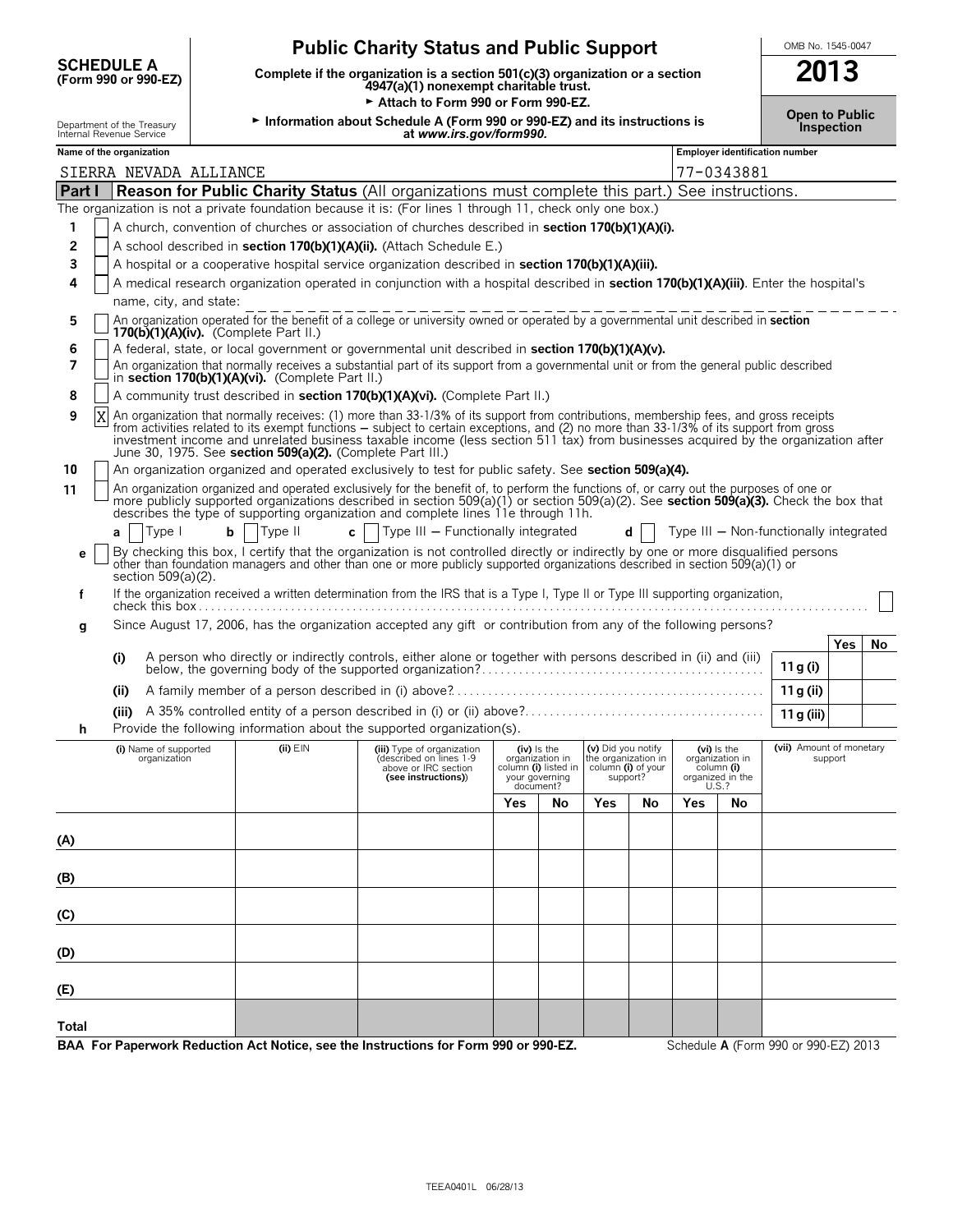**Part II Support Schedule for Organizations Described in Sections 170(b)(1)(A)(iv) and 170(b)(1)(A)(vi)** (Complete only if you checked the box on line 5, 7, or 8 of Part I or if the organization failed to qualify under Part III. If the organization fails to qualify under the tests listed below, please complete Part III.)

|     | <b>Section A. Public Support</b>                                                                                                                                                                                                                                                                                                                                                                                                                                                                                                                       |          |            |            |            |            |               |
|-----|--------------------------------------------------------------------------------------------------------------------------------------------------------------------------------------------------------------------------------------------------------------------------------------------------------------------------------------------------------------------------------------------------------------------------------------------------------------------------------------------------------------------------------------------------------|----------|------------|------------|------------|------------|---------------|
|     | Calendar year (or fiscal year<br>beginning in) $\rightarrow$                                                                                                                                                                                                                                                                                                                                                                                                                                                                                           | (a) 2009 | (b) $2010$ | $(c)$ 2011 | (d) $2012$ | (e) $2013$ | (f) Total     |
| 1.  | Gifts, grants, contributions, and<br>membership fees received. (Do not<br>include any 'unusual grants.'). $\ldots$                                                                                                                                                                                                                                                                                                                                                                                                                                     |          |            |            |            |            |               |
|     | <b>2</b> Tax revenues levied for the<br>organization's benefit and<br>either paid to or expended<br>on its behalf                                                                                                                                                                                                                                                                                                                                                                                                                                      |          |            |            |            |            |               |
| 3   | The value of services or<br>facilities furnished by a<br>governmental unit to the<br>organization without charge                                                                                                                                                                                                                                                                                                                                                                                                                                       |          |            |            |            |            |               |
|     | <b>4 Total.</b> Add lines 1 through 3                                                                                                                                                                                                                                                                                                                                                                                                                                                                                                                  |          |            |            |            |            |               |
| 5   | The portion of total<br>contributions by each person<br>(other than a governmental<br>unit or publicly supported<br>organization) included on line 1<br>that exceeds 2% of the amount<br>shown on line 11, column (f)                                                                                                                                                                                                                                                                                                                                  |          |            |            |            |            |               |
|     | <b>Public support.</b> Subtract line 5<br>from line $4$                                                                                                                                                                                                                                                                                                                                                                                                                                                                                                |          |            |            |            |            |               |
|     | <b>Section B. Total Support</b>                                                                                                                                                                                                                                                                                                                                                                                                                                                                                                                        |          |            |            |            |            |               |
|     | Calendar year (or fiscal year<br>beginning in) $\rightarrow$                                                                                                                                                                                                                                                                                                                                                                                                                                                                                           | (a) 2009 | $(b)$ 2010 | $(c)$ 2011 | (d) $2012$ | (e) $2013$ | (f) Total     |
|     | <b>7</b> Amounts from line $4, \ldots, \ldots$                                                                                                                                                                                                                                                                                                                                                                                                                                                                                                         |          |            |            |            |            |               |
| 8   | Gross income from interest,<br>dividends, payments received<br>on securities loans, rents,<br>royalties and income from<br>similar sources                                                                                                                                                                                                                                                                                                                                                                                                             |          |            |            |            |            |               |
| 9   | Net income from unrelated<br>business activities, whether or<br>not the business is regularly<br>carried on                                                                                                                                                                                                                                                                                                                                                                                                                                            |          |            |            |            |            |               |
| 10  | Other income. Do not include<br>gain or loss from the sale of<br>capital assets (Explain in                                                                                                                                                                                                                                                                                                                                                                                                                                                            |          |            |            |            |            |               |
|     | 11 Total support. Add lines 7<br>through $10$                                                                                                                                                                                                                                                                                                                                                                                                                                                                                                          |          |            |            |            |            |               |
| 12. |                                                                                                                                                                                                                                                                                                                                                                                                                                                                                                                                                        |          |            |            |            | 12         |               |
| 13  | <b>First five years.</b> If the Form 990 is for the organization's first, second, third, fourth, or fifth tax year as a section 501(c)(3)<br>organization, check this box and stop here.                                                                                                                                                                                                                                                                                                                                                               |          |            |            |            |            |               |
|     | <b>Section C. Computation of Public Support Percentage</b>                                                                                                                                                                                                                                                                                                                                                                                                                                                                                             |          |            |            |            |            |               |
|     |                                                                                                                                                                                                                                                                                                                                                                                                                                                                                                                                                        |          |            |            |            |            | %             |
|     |                                                                                                                                                                                                                                                                                                                                                                                                                                                                                                                                                        |          |            |            |            | 15         | $\frac{9}{6}$ |
|     | 16a 33-1/3% support test - 2013. If the organization did not check the box on line 13, and the line 14 is 33-1/3% or more, check this box                                                                                                                                                                                                                                                                                                                                                                                                              |          |            |            |            |            |               |
|     | <b>b 33-1/3% support test - 2012.</b> If the organization did not check a box on line 13 or 16a, and line 15 is 33-1/3% or more, check this box                                                                                                                                                                                                                                                                                                                                                                                                        |          |            |            |            |            |               |
|     | 17a 10%-facts-and-circumstances test - 2013. If the organization did not check a box on line 13, 16a, or 16b, and line 14 is 10%<br>or more, and if the organization meets the 'facts-and-circumstances' test, check this box and stop here. Explain in Part IV how<br>the organization meets the 'facts-and-circumstances' test. The organization qualifies as a publicly supported organization                                                                                                                                                      |          |            |            |            |            |               |
|     | <b>b 10%-facts-and-circumstances test – 2012.</b> If the organization did not check a box on line 13, 16a, 16b, or 17a, and line 15 is 10%<br>or more, and if the organization meets the 'facts-and-circumstances' test, check this box and stop here. Explain in Part IV how the<br>organization meets the 'facts-and-circumstances' test. The organization qualifies as a publicly supported organization<br>18 Private foundation. If the organization did not check a box on line 13, 16a, 16b, 17a, or 17b, check this box and see instructions ► |          |            |            |            |            |               |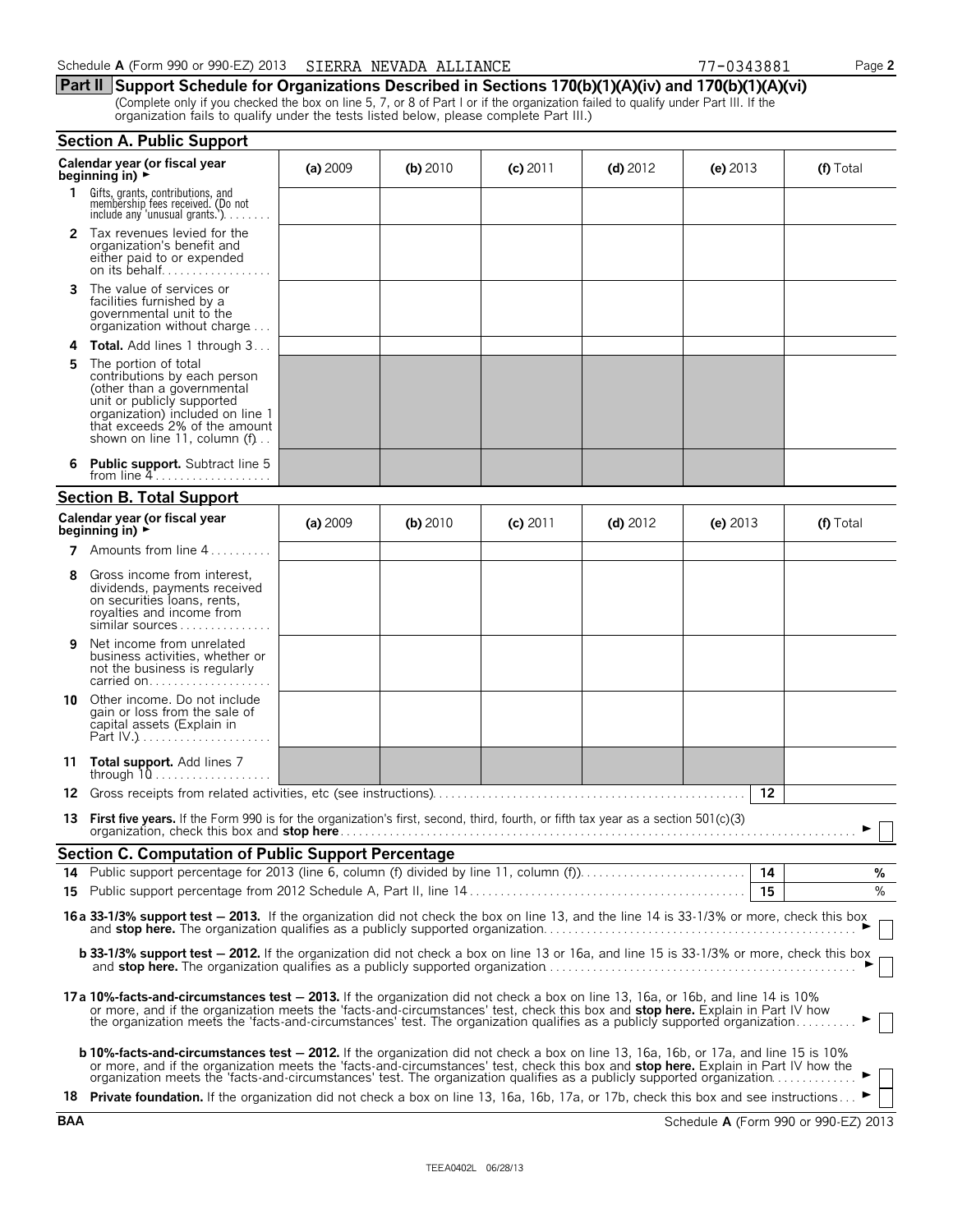## **Part III Support Schedule for Organizations Described in Section 509(a)(2)**

(Complete only if you checked the box on line 9 of Part I or if the organization failed to qualify under Part II. If the organization fails to qualify under the tests listed below, please complete Part II.)

|     | <b>Section A. Public Support</b>                                                                                                                                                                                                                                                       |                  |            |            |            |                                                               |                      |
|-----|----------------------------------------------------------------------------------------------------------------------------------------------------------------------------------------------------------------------------------------------------------------------------------------|------------------|------------|------------|------------|---------------------------------------------------------------|----------------------|
|     | Calendar year (or fiscal yr beginning in) $\blacktriangleright$                                                                                                                                                                                                                        | (a) 2009         | (b) 2010   | $(c)$ 2011 | $(d)$ 2012 | (e) 2013                                                      | (f) Total            |
|     | 1 Gifts, grants, contributions<br>and membership fees                                                                                                                                                                                                                                  |                  |            |            |            |                                                               |                      |
|     | received. (Do not include                                                                                                                                                                                                                                                              |                  |            |            |            |                                                               |                      |
|     | any 'unusual grants.')                                                                                                                                                                                                                                                                 |                  |            |            |            | 798, 305. 1, 440, 339. 1, 377, 014. 1, 335, 550. 1, 356, 218. | 6,307,426.           |
|     | 2 Gross receipts from admis-<br>sions, merchandise sold or                                                                                                                                                                                                                             |                  |            |            |            |                                                               |                      |
|     | services performed, or facilities                                                                                                                                                                                                                                                      |                  |            |            |            |                                                               |                      |
|     | furnished in any activity that is                                                                                                                                                                                                                                                      |                  |            |            |            |                                                               |                      |
|     | related to the organization's                                                                                                                                                                                                                                                          |                  |            |            |            |                                                               |                      |
|     | $tax\text{-}exempt$ purpose<br>3 Gross receipts from activities                                                                                                                                                                                                                        | 28,419.          | 8,062.     | 5,815.     | 27,528.    | 16,826.                                                       | 86,650.              |
|     | that are not an unrelated trade                                                                                                                                                                                                                                                        |                  |            |            |            |                                                               |                      |
|     | or business under section 513.                                                                                                                                                                                                                                                         | 8,198.           | 22,928.    | 22,429.    | 17,484.    | 10,902.                                                       | 81,941.              |
| 4   | Tax revenues levied for the                                                                                                                                                                                                                                                            |                  |            |            |            |                                                               |                      |
|     | organization's benefit and<br>either paid to or expended on                                                                                                                                                                                                                            |                  |            |            |            |                                                               |                      |
|     |                                                                                                                                                                                                                                                                                        |                  |            |            |            |                                                               | $0$ .                |
|     | 5 The value of services or                                                                                                                                                                                                                                                             |                  |            |            |            |                                                               |                      |
|     | facilities furnished by a<br>governmental unit to the                                                                                                                                                                                                                                  |                  |            |            |            |                                                               |                      |
|     | organization without charge                                                                                                                                                                                                                                                            |                  |            |            |            |                                                               | $0$ .                |
|     | 6 Total. Add lines 1 through 5                                                                                                                                                                                                                                                         | 834, 922.        | 1,471,329. | 1,405,258. | 1,380,562. | 1,383,946.                                                    | 6,476,017.           |
|     | <b>7 a</b> Amounts included on lines 1.                                                                                                                                                                                                                                                |                  |            |            |            |                                                               |                      |
|     | 2, and 3 received from                                                                                                                                                                                                                                                                 |                  |            |            |            |                                                               |                      |
|     | disqualified persons                                                                                                                                                                                                                                                                   | 0.               | $0$ .      | $0$ .      | $0$ .      | 0.                                                            | $0$ .                |
|     | <b>b</b> Amounts included on lines 2<br>and 3 received from other than                                                                                                                                                                                                                 |                  |            |            |            |                                                               |                      |
|     | disqualified persons that                                                                                                                                                                                                                                                              |                  |            |            |            |                                                               |                      |
|     | exceed the greater of \$5,000 or                                                                                                                                                                                                                                                       |                  |            |            |            |                                                               |                      |
|     | 1% of the amount on line 13                                                                                                                                                                                                                                                            | 0.               | 0.         | 0.         | 0.         | 0.                                                            | 0.                   |
|     | c Add lines 7a and 7b                                                                                                                                                                                                                                                                  | $\overline{0}$ . | 0.         | 0.         | 0.         | 0.                                                            | 0.                   |
|     |                                                                                                                                                                                                                                                                                        |                  |            |            |            |                                                               |                      |
|     | 8 Public support (Subtract line<br>7c from line 6.)                                                                                                                                                                                                                                    |                  |            |            |            |                                                               | 6,476,017.           |
|     | <b>Section B. Total Support</b>                                                                                                                                                                                                                                                        |                  |            |            |            |                                                               |                      |
|     |                                                                                                                                                                                                                                                                                        | (a) 2009         | (b) 2010   | (c) 2011   | $(d)$ 2012 | (e) $2013$                                                    | (f) Total            |
|     | Calendar year (or fiscal yr beginning in) ►                                                                                                                                                                                                                                            |                  |            |            |            |                                                               |                      |
|     | 9 Amounts from line 6<br>10 a Gross income from interest.                                                                                                                                                                                                                              | 834, 922.        | 1,471,329. | 1,405,258. |            | $1,380,562.$ 1, 383, 946.                                     | 6,476,017.           |
|     | dividends, payments received                                                                                                                                                                                                                                                           |                  |            |            |            |                                                               |                      |
|     | on securities loans, rents,                                                                                                                                                                                                                                                            |                  |            |            |            |                                                               |                      |
|     | royalties and income from<br>similar sources                                                                                                                                                                                                                                           |                  |            | 377.       |            |                                                               |                      |
|     | <b>b</b> Unrelated business taxable                                                                                                                                                                                                                                                    | 2,688.           | 801.       |            | 258.       | 223.                                                          | 4,347.               |
|     | income (less section 511                                                                                                                                                                                                                                                               |                  |            |            |            |                                                               |                      |
|     | taxes) from businesses<br>acquired after June 30, 1975                                                                                                                                                                                                                                 |                  |            |            |            |                                                               |                      |
|     | c Add lines $10a$ and $10b$                                                                                                                                                                                                                                                            |                  |            |            |            | 223.                                                          | 0.                   |
|     | 11 Net income from unrelated business                                                                                                                                                                                                                                                  | 2,688            | 801        | 377.       | 258        |                                                               | 4,347                |
|     | activities not included in line 10b,                                                                                                                                                                                                                                                   |                  |            |            |            |                                                               |                      |
|     | whether or not the business is                                                                                                                                                                                                                                                         |                  |            |            |            |                                                               |                      |
|     | requiarly carried on                                                                                                                                                                                                                                                                   |                  |            |            |            |                                                               | 0.                   |
|     | 12 Other income. Do not include                                                                                                                                                                                                                                                        |                  |            |            |            |                                                               |                      |
|     | gain or loss from the sale of<br>capital assets (Explain in TV<br>Part IV.) SEE PART TV                                                                                                                                                                                                |                  |            |            |            |                                                               |                      |
|     |                                                                                                                                                                                                                                                                                        | 2,790.           | 1,608.     | 1,425.     | 880.       | 2,345.                                                        | 9,048.               |
|     | 13 Total Support. (Add Ins 9,10c, 11 and 12.)                                                                                                                                                                                                                                          | 840, 400.        | 1,473,738. | 1,407,060. | 1,381,700. | 1,386,514.                                                    | 6,489,412.           |
| 14  | First five years. If the Form 990 is for the organization's first, second, third, fourth, or fifth tax year as a section 501(c)(3)                                                                                                                                                     |                  |            |            |            |                                                               |                      |
|     | Section C. Computation of Public Support Percentage                                                                                                                                                                                                                                    |                  |            |            |            |                                                               |                      |
| 15  |                                                                                                                                                                                                                                                                                        |                  |            |            |            | 15                                                            | $99.79$ $%$          |
|     |                                                                                                                                                                                                                                                                                        |                  |            |            |            | 16                                                            |                      |
| 16  |                                                                                                                                                                                                                                                                                        |                  |            |            |            |                                                               | 99.76 %              |
|     | Section D. Computation of Investment Income Percentage                                                                                                                                                                                                                                 |                  |            |            |            |                                                               |                      |
| 17. | Investment income percentage for 2013 (line 10c, column (f) divided by line 13, column (f))                                                                                                                                                                                            |                  |            |            |            | 17                                                            | $0.07$ $\frac{8}{3}$ |
| 18  |                                                                                                                                                                                                                                                                                        |                  |            |            |            | 18                                                            | $0.13$ $%$           |
|     | 19 a 33-1/3% support tests - 2013. If the organization did not check the box on line 14, and line 15 is more than 33-1/3%, and line 17 is not more than 33-1/3%, check this box and stop here. The organization qualifies as a                                                         |                  |            |            |            |                                                               | $\mathbf X$          |
|     | <b>b 33-1/3% support tests - 2012.</b> If the organization did not check a box on line 14 or line 19a, and line 16 is more than 33-1/3%, and<br>line 18 is not more than 33-1/3%, check this box and <b>stop here.</b> The organization qualifies as a publicly supported organization |                  |            |            |            |                                                               |                      |
|     | 20 Private foundation. If the organization did not check a box on line 14, 19a, or 19b, check this box and see instructions                                                                                                                                                            |                  |            |            |            |                                                               |                      |